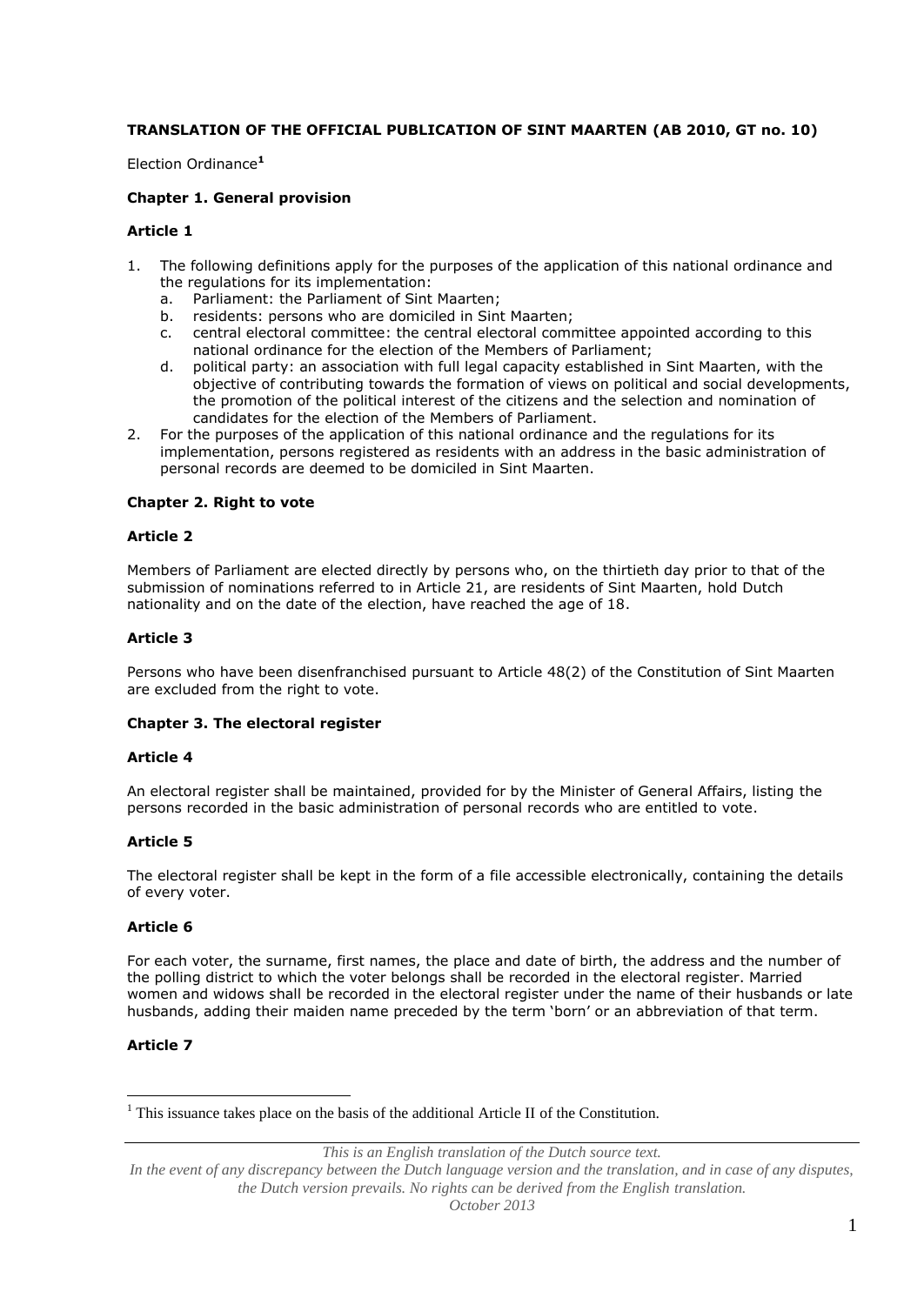- 1. Every exclusion from exercising the right to vote as referred to in Article 3 takes place on the notification of the Minister of Justice, stating the surname, first names, address, date and place of birth and the term of the exclusion. Similar notification shall take place of the restoration of the right to vote and of every granting of Dutch nationality. The Minister of General Affairs shall make provision for a record of the said notification to be kept in the electoral register.
- 2. Following receipt of the notice referred to in the first paragraph, the Minister of General Affairs shall notify the person concerned of his exclusion and the term thereof by registered mail.

The Minister of General Affairs is required, free of charge on request, to provide all members of the public with the information in the electoral register from which they can determine whether they or another person, provided that they are authorised for that purpose, are correctly recorded in the register.

# **Article 9**

- 1. All persons have the right at all times to petition the court of first instance for an addition to or improvement of the electoral register, on the grounds that they, or another person, provided that they are authorised for that purpose, have or have not been included in the register, or have not been included correctly, in contravention of the provisions of this national ordinance. A form that is available free of charge from the manager of the basic administration of personal records shall be used for the purpose of the petition.
- 2. Regardless of the authorisation referred to in the first paragraph, in a year in which an election is held, the provisions of the second sentence of Article 39(2) apply with regard to every petition submitted no later than the fifth day following the date referred to in the first sentence of the said paragraph.

# **Article 10**

- 1. If the petition for an improvement of the electoral register concerns a person other than the petitioner, the clerk of the Court of first instance shall notify that other person no later than one day following the date of the receipt of the petition, by registered mail.
- 2. The petition for an improvement of the electoral register shall be sent to the clerk of the Court of first instance without delay and shall be available for public inspection there for three days.
- 3. For no more than three days following the expiration of the term referred to in the second paragraph, all persons are authorised to contest the petition. The challenge to the petition shall be submitted to the court in writing.
- 4. The court may order the provision of further evidence or the hearing of the parties.
- 5. No more than 18 days following the submission of the petition, the court shall hand down a decision and, if the decision leads to this, order an addition to or improvement of the electoral register. No appeal is open against the decision of the court.
- 6. By national decree, containing general measures, the form and structure of a petition for an addition to or improvement of the electoral register, as referred to in Article 9, shall be enacted.

## **Article 11**

- 1. The clerk of the court shall notify the Minister of General Affairs of decisions of the court as referred to in Article 10(5) within three times 24 hours.
- 2. The Minister of General Affairs shall provide for the amendment of the electoral register in accordance with such decisions without delay.

## **Chapter 4. The central electoral committee**

## **Article 12**

1. There shall be a central electoral committee. The central electoral committee operates independently of Parliament and of the government. Following consultation of the central electoral committee, Parliament shall provide all facilities for the effective and independent performance of its task.

*This is an English translation of the Dutch source text.*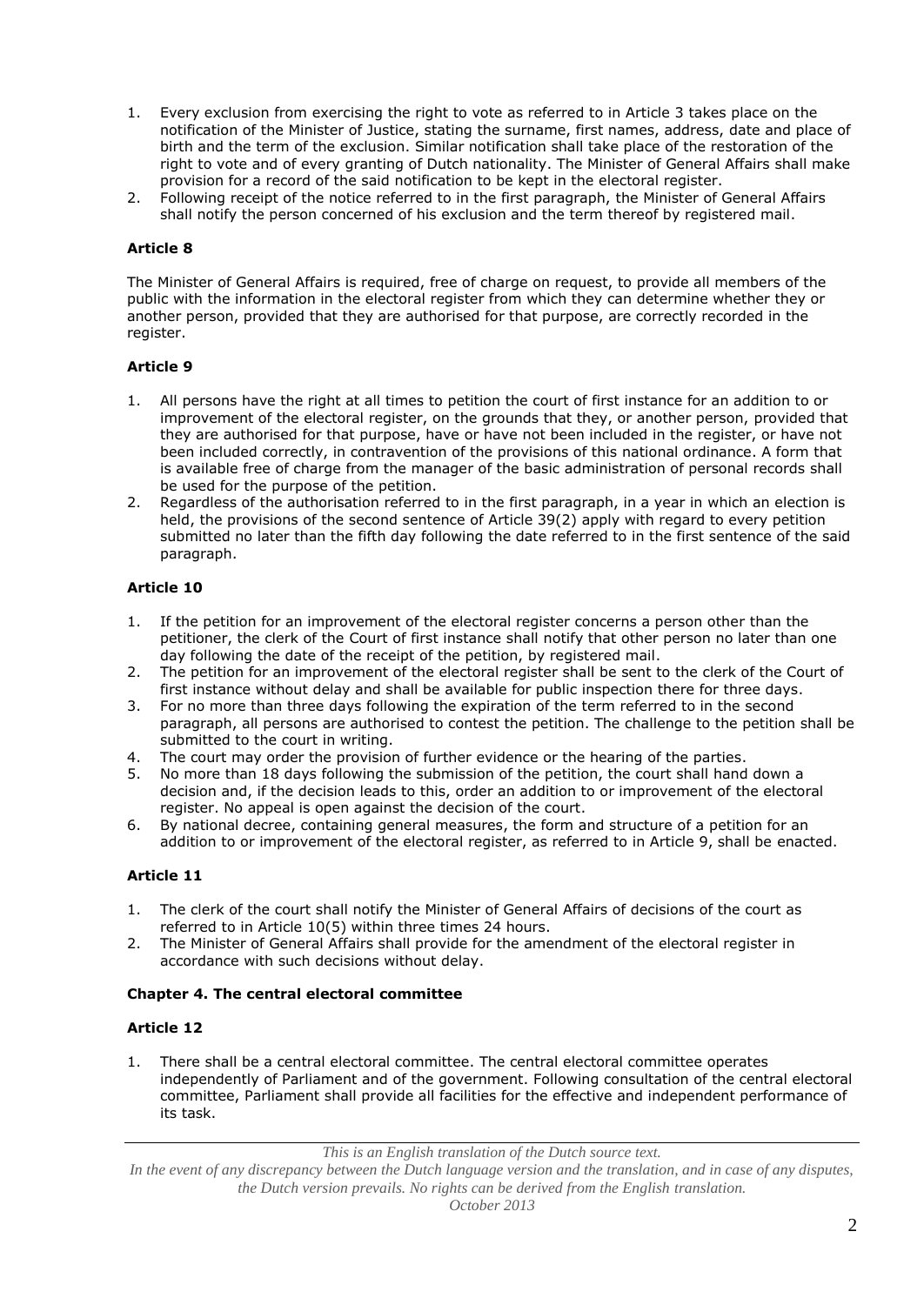- 2. The central electoral committee consists of five members, including a chairman and a deputy chairman. There are also two deputy members.
- 3. The chairman, the deputy chairman, the members and the deputy members are appointed by national decree on the basis of their expertise and experience, on the nomination of the appointment committee. They are appointed for a term of seven years and may be reappointed on one occasion.
- 4. The appointment committee consists of the president of the Common Court of Justice of Aruba, Curacao and Sint Maarten, and Bonaire, Sint Eustatius and Saba, the vice chairman of the Council of Advice and the chairman of the General Audit Chamber.
- 5. The appointments referred to in paragraph 3 shall take place at least 30 days before the date set for the nomination of candidates. On the date on which the new members and deputy members are appointed, the serving members and deputy members shall step down. Persons appointed to fill a vacancy that has arisen shall step down on the date on which the person in whose place he was appointed was due to step down.
- 6. The Minister of General Affairs shall designate a location for conducting the sessions of the central electoral committee.

- 1. For appointment as a member or deputy member of the central electoral committee, candidates must be residents of Sint Maarten and hold Dutch nationality, and must not be disenfranchised.
- 2. Members and deputy members of the central electoral committee may not simultaneously serve as:
	- a. member of the General Audit Chamber;
	- b. minister;
	- c. Minister Plenipotentiary;<br>d. member of the judiciary:
	- member of the judiciary;
	- e. Attorney-general or Solicitor-General of the Common Court of Justice of Aruba, Curaçao, Sint Maarten, and of Bonaire, Sint Eustatius and Saba;
	- f. Member of Parliament;
	- g. the Ombudsman;
	- h. member of the Council of Advice;
	- i. member of the Electoral Council referred to in Article 3 of the National ordinance registration and finances of political parties.
- 3. Furthermore, a member or deputy member of the central electoral committee shall not hold a position or office, the performance of which is undesirable in the interests of good performance of his office or the maintenance of his impartiality and independence, or of confidence therein.

# **Article 14**

- 1. Spouses and relatives by blood or affinity to the second degree may not serve as members or deputy members of the central electoral committee at the same time.
- 2. If a marriage is not entered into until after the appointment, the youngest spouse shall resign his or her office.
- 3. In the event of forthcoming kinship following an appointment, a person whose marriage gives rise to the kinship shall resign his appointment.
- 4. Kinship ceases to exist through the dissolution or nullification of the marriage that gave rise to it.

# **Article 15**

Before accepting their appointment, members and deputy members of the central electoral committee shall take the following oath of office (declaration or solemn affirmation) before the Governor:

'I swear (declare) that I shall not accept any pledge or gift of any description from any person whatsoever, directly or indirectly, in order to take or refrain from any action of any description in this position.

I swear (affirm) my loyalty to the Monarch and the Charter for the Kingdom, that I shall help to uphold the Constitution of Sint Maarten and shall support the welfare of Sint Maarten to the best of my ability.

So help me God Almighty (This I declare and affirm)!'

*This is an English translation of the Dutch source text.*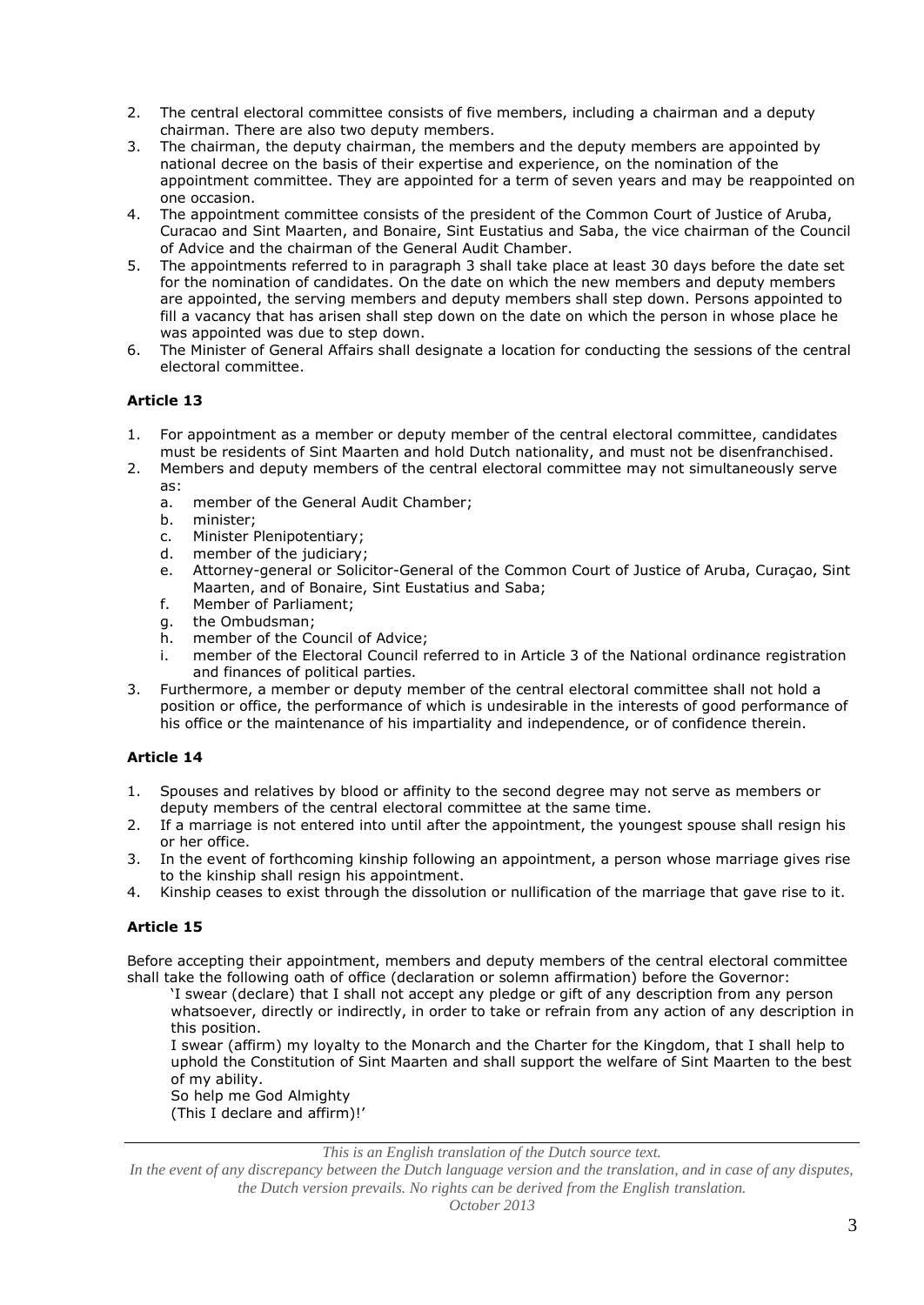- 1. Members and deputy members of the central electoral Council shall be suspended by national decree, at the proposal of the appointment committee, stating the reasons:
	- a. if they are held in pre-trial detention;
	- b. if a pre-trial judicial investigation is opened against them in relation to a criminal offence;
	- c. if they are convicted of a criminal offence by a judicial decision that has not become final, or if a measure resulting in the deprivation of their liberty is imposed by such a decision;
	- d. if they are placed under tutelage, declared bankrupt, are granted a moratorium on payments or are committed in relation to debt by a judicial decision that has not become final.
- 2. Members and deputy members of the central electoral committee may be suspended by national decree, at the proposal of the appointment committee, stating the reasons, if there are other serious suspicions of the existence of facts or circumstances that could lead to their dismissal, other than in the cases referred to in Article  $17(1)(a)$  and  $17(1)(b)$ .

# **Article 17**

- 1. Members and deputy members of the central electoral committee shall be dismissed by national decree, at the proposal of the appointment committee, stating the reasons:
	- a. at their own request;<br>b. on reaching the age of
	- on reaching the age of 70;
	- c. if they are convicted of a criminal offence by a judicial decision that has become final, or if a measure resulting in the deprivation of their liberty is imposed by such a decision;
	- d. if they are placed under tutelage, declared bankrupt, are granted a moratorium on payments or are committed in relation to debt by a final judicial decision;
	- e. if they become permanently unable to perform their official duties due to illness or a disorder;
	- f. on acceptance of an office or position that is incompatible with membership of the central electoral committee pursuant to Article 13;
	- g. on the loss of domicile or Dutch nationality or on disenfranchisement.
- 2. Members and deputy members of the central electoral committee may be dismissed by national decree, at the proposal of the appointment committee, stating the reasons, if they are unable to perform their official duties properly due to persistent illness or geriatric complaints.

## **Article 18**

If there is an intention to suspend or dismiss a member or deputy member of the central electoral committee, other than in the cases referred to in Article  $17(1)(a)$  and  $17(1)(b)$ , the person concerned shall be given an opportunity to present his views on this.

## **Article 19**

The financial provisions for members and deputy members of the central electoral committee shall be regulated by national decree, containing general measures.

## **Article 20**

Resolutions of the central electoral committee are carried by a majority of no less than two thirds of the votes of the serving members.

## **Chapter 5. Nomination**

#### **Article 21**

The date for the nomination of candidates for the election of Members of Parliament shall be enacted by national decree on the proposal of the Minister of General Affairs, on a date between the ninetieth and eightieth day before the end of the parliamentary term, or before the date on which Parliament will be dissolved.

## **Article 22**

*This is an English translation of the Dutch source text.*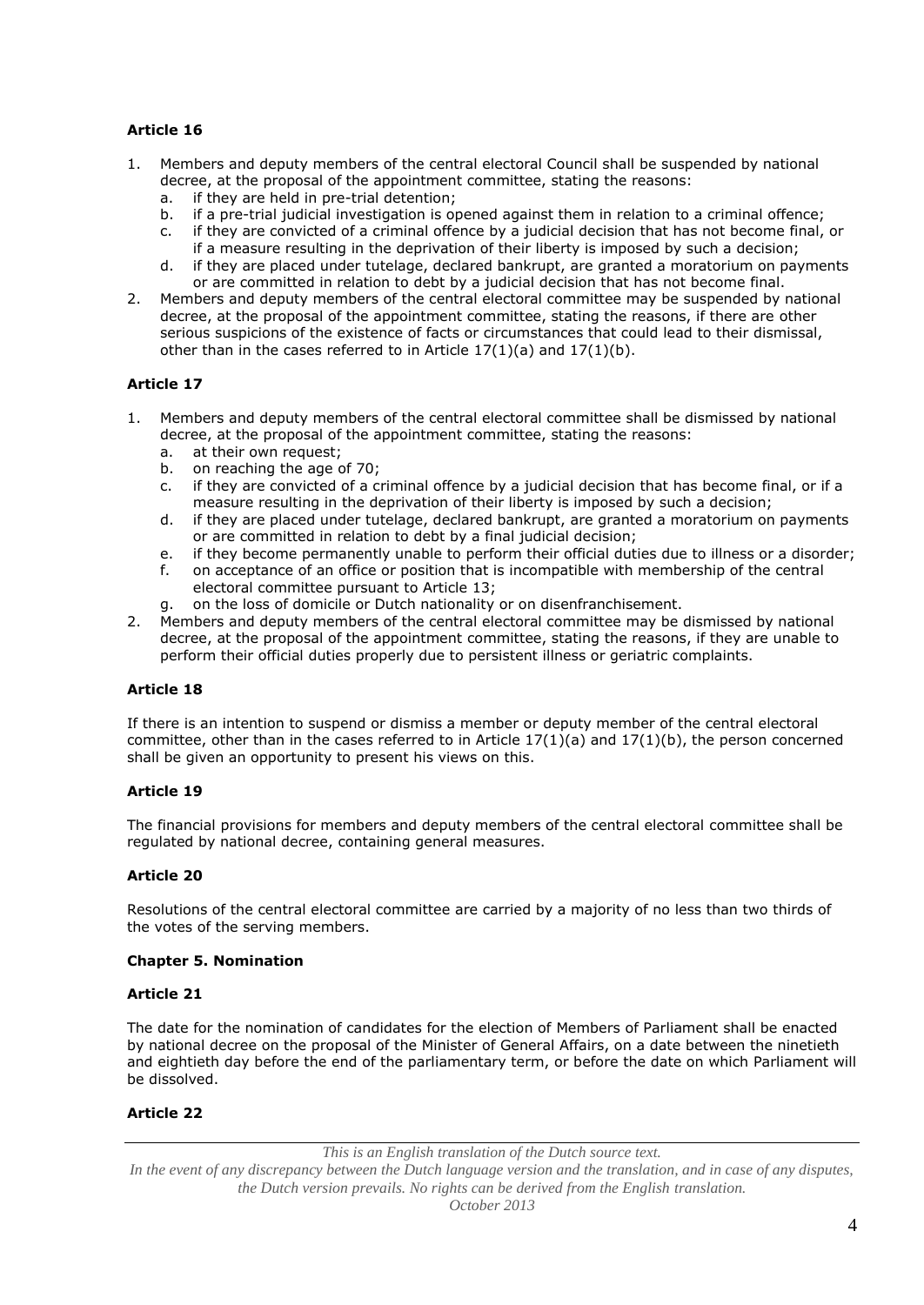- 1. On the date of the nomination of candidates, political parties registered with the Electoral Council referred to in Article 3 of the National ordinance registration and finances of political parties may submit lists of candidates to the chairman of the central electoral committee or to a member of that committee to be designated by the chairman, at the location where the committee is established, between 9.00 a.m. and 4.00 p.m. Forms that are available from the Census Office free of charge shall be used for these lists.
- 2. Lists shall be delivered in person by the authorised representative or deputy authorised representative of the party, as registered with the central electoral committee, accompanied by the proof of registration and by the description of the political party at the Electoral Council, as referred to in Article 24(1) of the National ordinance registration and finances of political parties. Candidates may attend the delivery.
- 3. The chairman of the central electoral committee or the member of that committee designated in accordance with paragraph 1 shall hand a receipt to the person who delivers the list. The time of delivery shall be recorded on the list and on the receipt.
- 4. Three weeks prior to the date for the nomination of candidates, the provisions of paragraph 1 shall be published by or on behalf of the chairman of the central electoral committee.
- 5. The form and design of the list of candidates shall be enacted by national decree, containing general measures.

- 1. Each list of candidates must be supported by a number of voters equal to 1% of the voting figures recorded by the central electoral committee at the last election held, rounded up to a whole number.
- 2. The support referred to in paragraph 1 shall be shown by the placement of signatures on each list of candidates by the voters referred to in Article 39(2) at the Census Office during the day following that of the submission of the lists, from 9.00 a.m. to 4.00 p.m.
- 3. One and the same voter may not sign more than one list or copy thereof.
- 4. The obligation referred to in paragraph 1 does not apply with regard to a list of candidates of a political party to which one or more seats in Parliament were assigned at the last election held.
- 5. The support referred to in paragraph 1 is permissible only from persons authorised to take part in this as voters and who can provide proof of identity through:
	- a. a valid identity card within the meaning of Article 1 of de National ordinance identity cards (P.B. 1965, No. 17);
	- b. a valid passport;
	- c. a valid driver's licence;
	- d. any valid proof of identity to be designated by another national decree, containing general measures.

# **Article 24**

- 1. Candidates are placed on the list, stating their name, initials, date of birth and domicile and address, in the sequence to which preference is given by the persons on behalf of whom the list is delivered. Initials may be replaced, fully or partially, by first names.
- 2. If a candidate is a married woman or widow, she shall be included in the list with the name of her husband or late husband, adding her maiden name, preceded by the term 'born' or an abbreviation thereof, or with her maiden name only.
- 3. A list of candidates may contain at most eight more candidates than the number of members to be elected.
- 4. The name of one and the same candidate may not appear on more than one of the lists submitted to the central electoral committee.
- 5. The description of the party, as registered with the Electoral Council, within the meaning of Article 4(1) of the National ordinance registration and finances of political parties, is placed at the top of the list.

# **Article 25**

1. The written declaration of every candidate on the list, declaring their consent to nomination on that list, will be handed in together with the list. A form available free of charge from the Census

*This is an English translation of the Dutch source text.*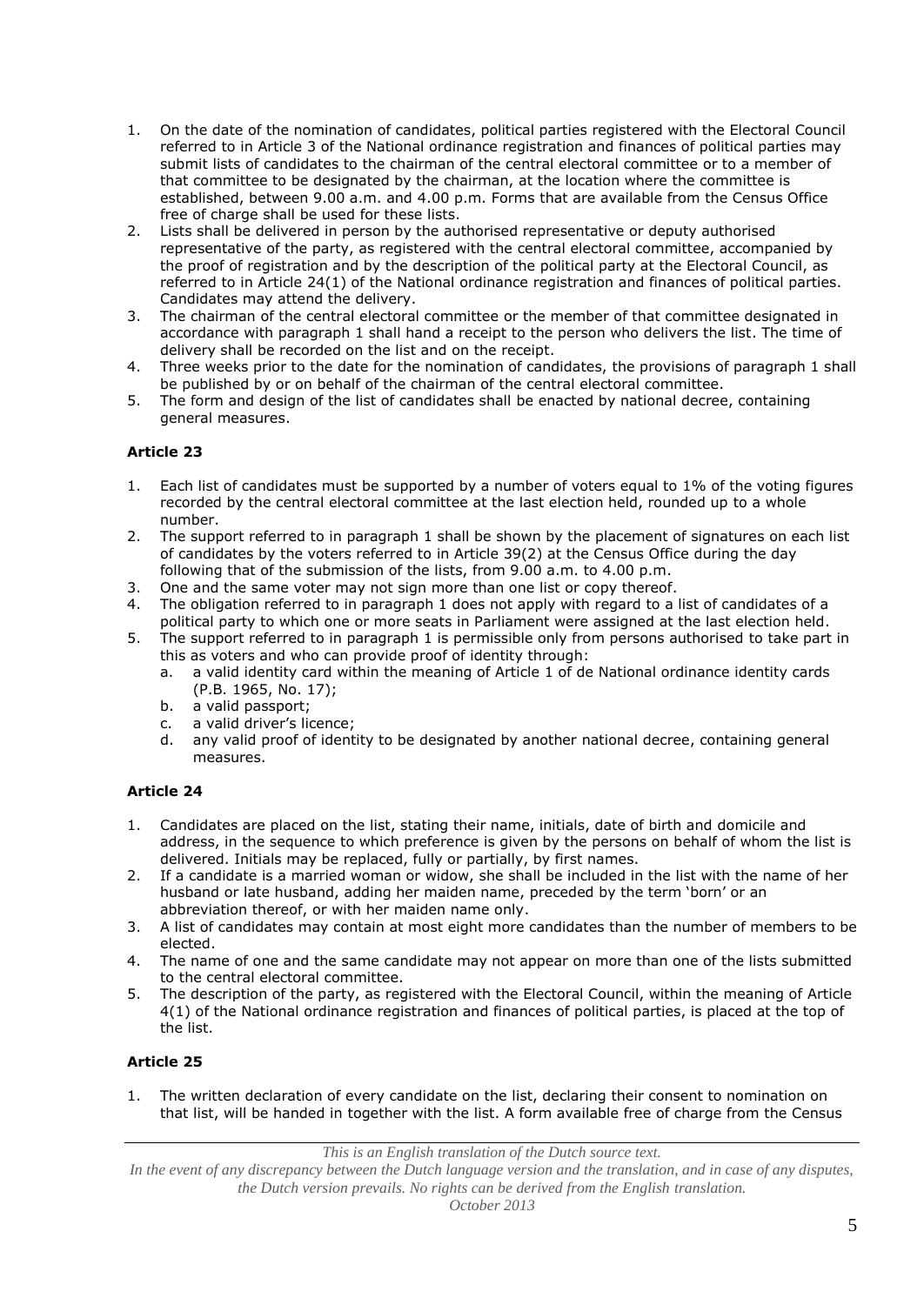Office shall be used for that declaration. The form and the format of that declaration shall be enacted by national decree, containing general measures. If the candidate is located outside Sint Maarten, the declaration is not bound by any form and may also be made by means other than handing in. The declaration of consent handed in cannot be withdrawn.

- 2. The following shall also be submitted with the list referred to in paragraph 1:
	- a. a declaration by or on behalf of the chairman of the central electoral committee that the candidate has the right to stand for election pursuant to Article 39(2);
	- b. a written declaration within the meaning of Article 26(1);
	- c. a black and white photograph measuring four by six centimetres, presenting a clear and faithful image of the highest-placed candidate.

#### **Article 26**

- 1. For each list to be submitted, a sum of ANG 2,000 must be deposited at the offices of the recipient in the name of one of the persons recorded in the electoral register. The recipient shall issue a written receipt for this deposit. This receipt shall be handed in on the submission of the list.
- 2. Following the determination of the election result, the amount referred to in paragraph 1 shall be returned to the entitled person, unless:
	- a. the list for which the amount was deposited is declared invalid;
	- b. the voting figure for the list for which the amount is deposited is less than the electoral quota referred to in Article 95.
- 3. If the deposited amount is not refunded to the person in whose name it was deposited, it reverts to the national treasury.
- 4. The form and content of the receipt referred to in paragraph 1 shall be enacted by national decree, containing general measures.

### **Article 27**

- 1. Within eight days of the publication of the election result in accordance with Article 102, the chairman of the central electoral committee shall send the recipient a statement of the amounts to be refunded and the amounts that revert to the national treasury.
- 2. The refund by the recipient shall take place within eight days of the receipt of a request to that effect from the interested party.

## **Article 28**

- 1. On the third day following the expiration of the term referred to in Article 23(2), the central electoral committee shall conduct a session to examine the candidate lists.
- 2. If the examination reveals one or more of the following omissions, the central electoral committee shall notify the persons who submitted the list, by registered mail or for a signed receipt, no later than the following day:
	- a. that the list is not supported by the required number of authorised voters; in the assessment of whether a list meets this requirement, the signatories who have signed more than one list or copy of a list shall be disregarded;
	- b. that the surname, first names or initials, date of birth or domicile and address of a candidate are not recorded;
	- c. that a married woman or widow on the list is not recorded in accordance with the provisions of Article 24(2);
	- d. that a candidate's declaration that he consents to his nomination on the list has not been provided;
	- e. that in the opinion of the central electoral committee, the photograph provided does not comply with the requirements of Article 25(c); in observance of paragraphs 3 and 4 of this Article, the central electoral committee shall grant the person who submitted the photograph an opportunity to submit a new photograph; if, in the opinion of the central electoral committee, the new photograph also fails to comply with the requirements set, the central electoral committee shall decide at its session as referred to in Article 36(1), that the list in question will be printed on the ballot paper referred to in Article 56(1) without a photograph;
	- f. that no description of the political party has been placed above the list, or the description differs from the registered description.

*This is an English translation of the Dutch source text.*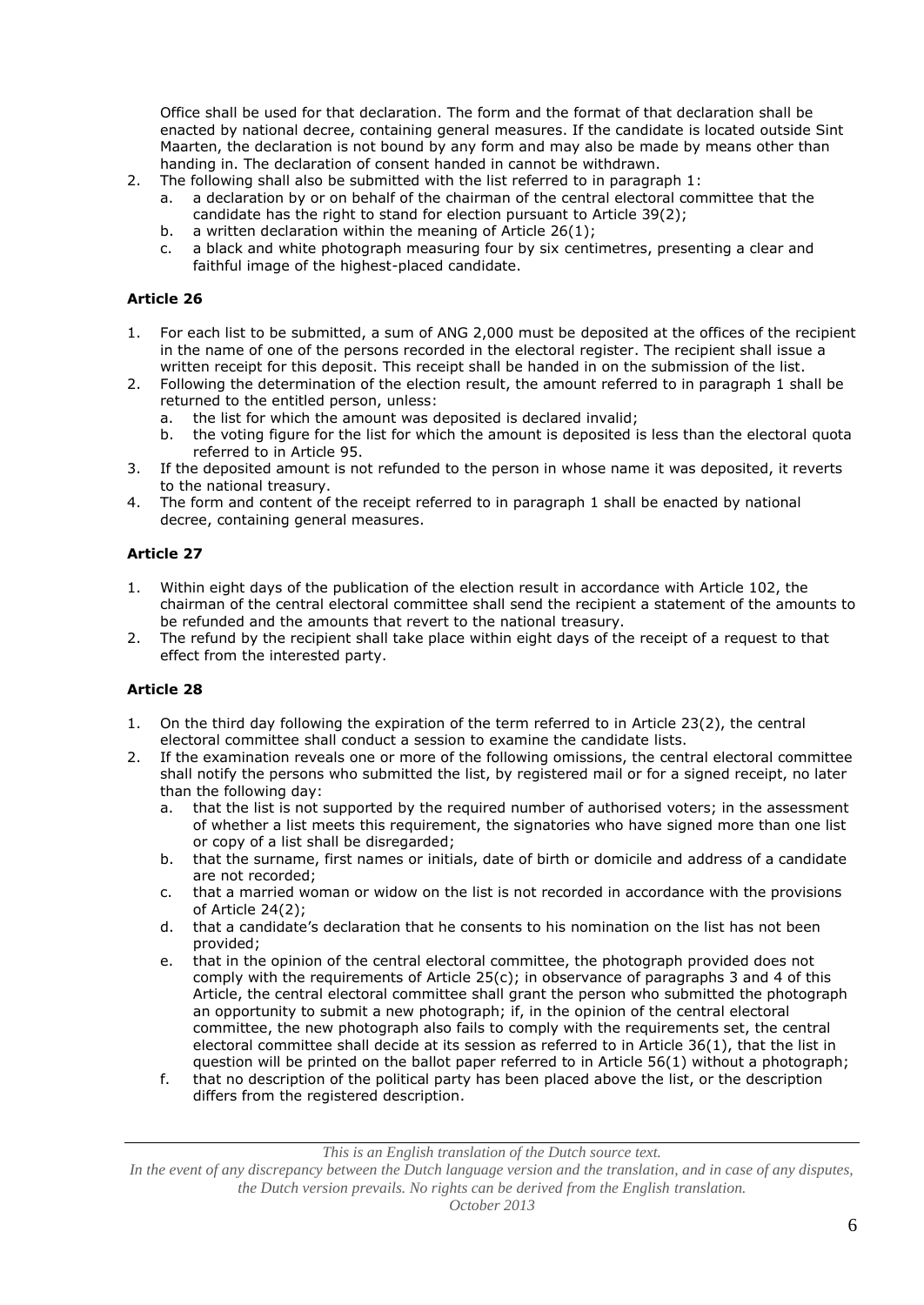- 3. Within three days of the date on which the notification is issued, the person who submitted the list may correct the omission described in the notice before the central electoral committee.
- 4. If the person who submitted the list is absent or indisposed, one of the candidates on the list shall deputise for him, in the order in which they appear on the list.

Immediately after the lists have been examined by the central electoral committee, the chairman shall make them available for public inspection at the Census Office.

### **Article 30**

No later than the day after the date of the expiration of the term referred to in Article 28(3), the central electoral committee shall decide at a public session on the validity of the lists, the maintenance of the candidates included in those lists and on the maintenance of the description of a political party at the top of each list. The date and time of the session will be publicised by or on behalf of the chairman.

### **Article 31**

A list is invalid when:

- a. it is not submitted to the chairman of the central electoral committee or to the member designated by the chairman on the nomination date between 9.00 a.m. and 4.00 p.m.;
- b. it is not supported by the required number of authorised voters;
- c. it does not comply with the provisions regarding form and design regulated by national decree, containing general measures;
- d. it is not submitted personally by one of the persons referred to in Article 22(2);
- e. all candidates on it have been scrapped through the application of Article 32;
- f. the declaration prescribed in Article 26(1) has not been added;
- g. no description is placed on it or a description that differs from the description registered with the Electoral Council.

## **Article 32**

- 1. The central electoral committee shall delete from the list the names of candidates who do not comply with the requirements regarding qualification to stand for election or who are excluded from standing for election according to the provisions of the Constitution.
- 2. The central electoral committee shall also delete from the list, in the sequence followed in this Article, the names of a candidate:
	- a. who is not listed with his surname, first names or initials, date of birth and domicile and address;
	- b. who, as a married woman or widow, is not listed in compliance with Article 24(2);
	- c. for whom the declaration of consent to nomination has not been submitted;
	- d. for whom the declaration referred to in Article 25(a) has not been submitted;
	- e. who appears on more than one list submitted to the central electoral committee;
	- f. regarding whom an extract from the register of deaths has been submitted;
	- g. who appears on the list after the maximum permitted number of candidates.

#### **Article 33**

- 1. Within two days of the date on which the central electoral committee decides on the validity of the lists, the maintenance of the candidates appearing on the lists and on the maintenance of the descriptions of political parties placed at the top of the lists, any voter may appeal that decision before the Court of first instance.
- 2. If an appeal is filed against a decision in which the central electoral committee declared a list to be invalid or deleted a candidate on the grounds of an omission as referred to in Article 28(2), without the central electoral committee issuing notice to the person who submitted the list of the existence of that omission in advance, the omission may still be corrected by that person at the Department of the Clerk of the Court of first instance.

*This is an English translation of the Dutch source text.*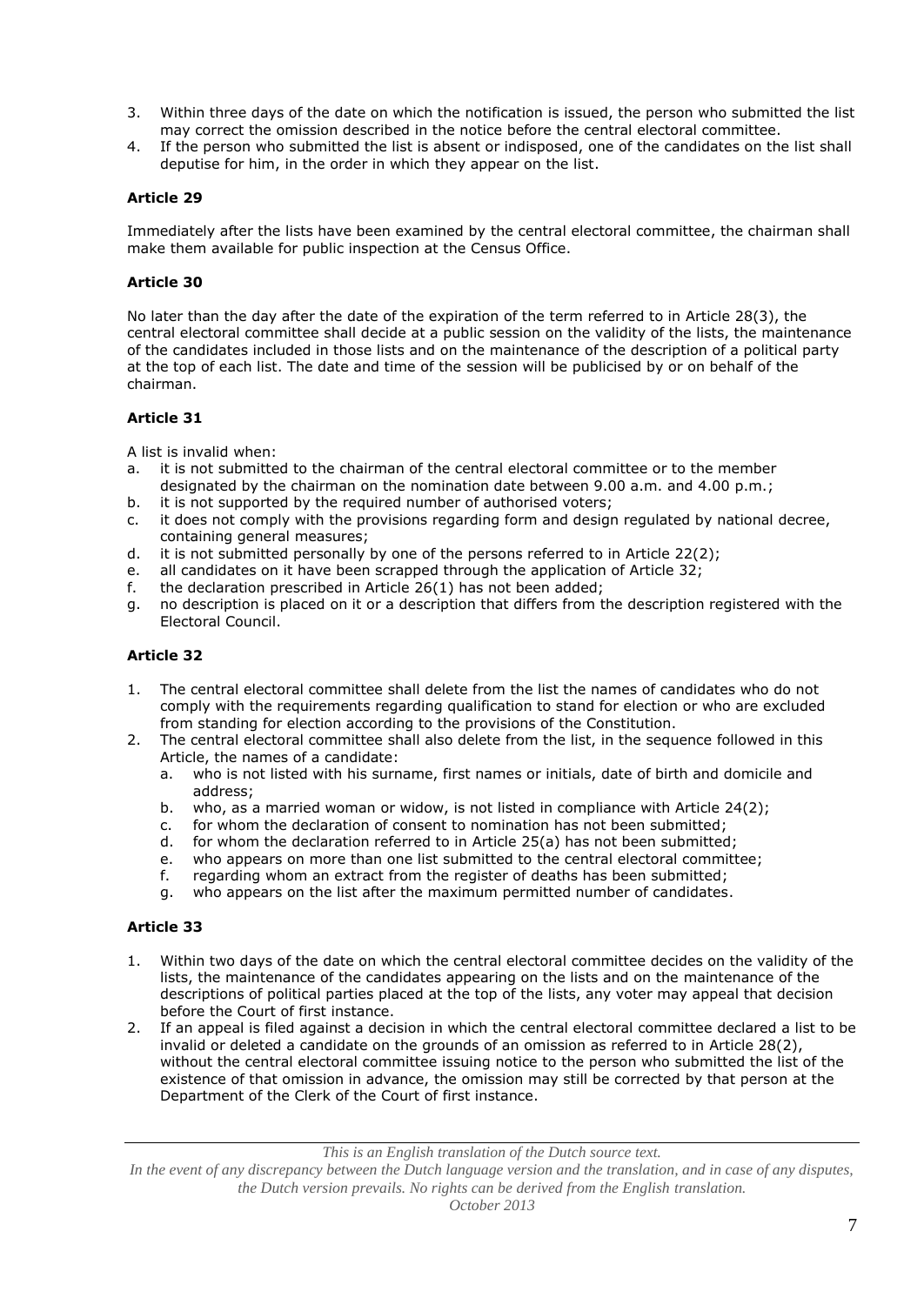- 1. The court shall hear the appeal in a public session to be held within 14 days of the date on which the appeal is received.
- 2. The clerk of the court shall notify the appellant, the person who submitted the list and the central electoral committee of the date and time of the session without delay. During the hearing, the appellant may explain the appeal; the chairman or another member of the central electoral committee may explain the decision of the committee in further detail.

# **Article 35**

- 1. The court shall decide on the appeal no later than on the third day following the session referred to in Article 34. No further appeal may be filed against the decision of the court.
- 2. The clerk of the court shall notify the appellant, the person who submitted the list and the central electoral committee of the decision without delay.

## **Article 36**

- 1. Unless one of the cases referred to in Article 93 arises, the central electoral committee shall number the lists in the sequence designated by lot in a session open to voters, as soon as the term for appeal referred to in Article 33 has expired or, in the event of an appeal, the central electoral committee has been notified of the decision of the court.
- 2. During that session, the persons who submitted lists, or one of the candidates referred to in Article 28(4), may notify the chairman of the central electoral committee in writing of their preferred colour for that list. A receipt will be handed over by or on behalf of the chairman of the central electoral committee to the person who submitted the notice. The only colours that may be chosen are those announced for each election by an administrative decision of the Minister of General Affairs, at least 14 days prior to the date of the nominations. As soon as possible, the chairman of the central electoral committee will send a copy of this administrative decision to the persons who submitted the lists of candidates. The list(s) for which a colour preference has been notified will be assigned that colour. If the same colour is selected in two or more notices, that colour will be assigned to the list to which that colour was assigned in the last election held or, if this was not the case, the decision shall be made by lot. Colours will be assigned to the other list(s) concerned and to the list(s) for which no notice of colour preference was submitted, by lot. The lots will be drawn at the session of the central electoral committee referred to in paragraph 1 of this Article.
- 3. The date and time of the session of the central electoral committee referred to in paragraph 1 and the possibility of submitting a notice as referred to in paragraph 2 shall be publicised in advance.

## **Article 37**

- 1. The central electoral committee shall publicise the lists at the earliest opportunity.
- 2. The publication shall take place by making the lists of candidates available for public inspection at the manager of the basic administration of personal records. The chairman of the central electoral committee shall publicise the fact that the lists are available for public inspection at the same time.

## **Article 38**

A procès-verbal shall be drawn up of the sessions of the central electoral committee referred to in this chapter.

## **Chapter 6. Voting**

## **Article 39**

- 1. If a vote is necessary for the election, this shall take place only in relation to the lists declared valid and the candidates appearing in these lists.
- 2. Only persons who are recorded in the electoral register on the thirtieth day prior to the date of the nominations, as referred to in Article 21, may vote. Court decisions handed down between the

*This is an English translation of the Dutch source text.*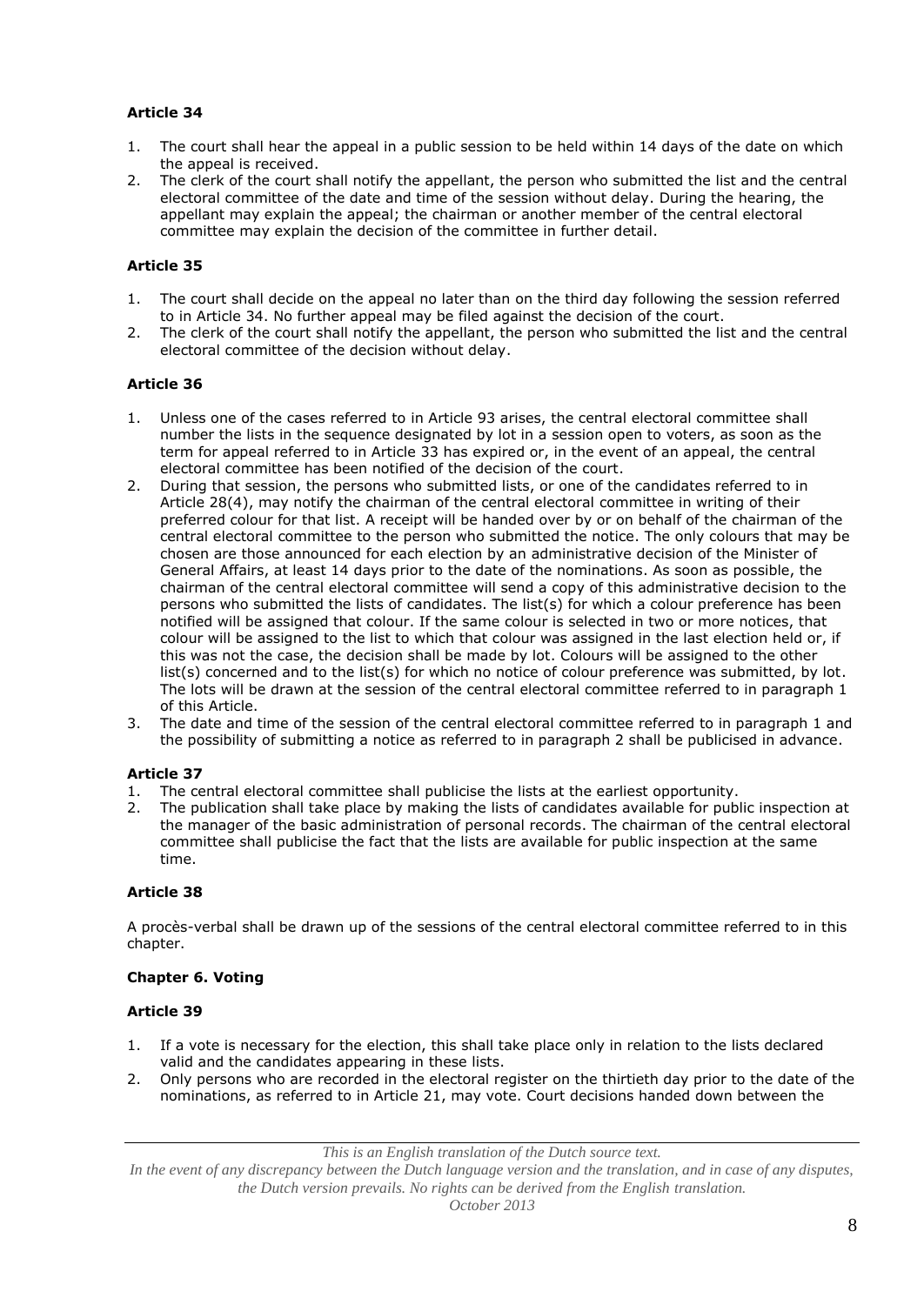aforementioned date and the day prior to the date of the nominations shall be observed in that regard, in compliance with the provisions of Article 11(2).

3. Voters shall cast their votes at the polling station of the polling district to which they are assigned.

### **Article 40**

The date of voting for the election of Members of Parliament shall be enacted by national decree on the proposal of the Minister of General Affairs, in such a manner that at least 48 days lie between the date of the nominations and that of voting.

### **Article 41**

The country shall be divided into polling districts by national decree, containing general measures. As a rule, a polling district shall not contain more than 1,500 voters.

### **Article 42**

- 1. There shall be an electoral committee for each polling district.
- 2. Each electoral committee shall consist of three members, including a chairman. The chairman is the first member of the electoral committee and one of the two members shall be

appointed as the second member and one as the third member of the electoral committee. Furthermore, at least two deputy members shall be appointed for the committee.

- 3. The chairman, members and deputy members of the electoral committees shall be appointed by the Minister of General Affairs from among the enfranchised residents.
- 4. The appointment referred to in paragraph 3 shall take place in good time before the voting date, with simultaneous resignation of the serving chairman, members and deputy members.
- 5. The financial provisions for the members and deputy members of the electoral committee shall be regulated by national decree, containing general measures.

### **Article 43**

- 1. At least eight days prior to the voting date, every voter authorised to vote shall receive a polling card from the Head of the Census Office, calling on them to vote. This card shall state:
	- a. that a parliamentary election shall take place;
	- b. the surname, first names, date and place of birth and address of the voter;
	- c. the number under which the voter appears in the copy of or extract from the electoral register to be used in the vote;
	- d. the number of the polling district to which the voter is assigned;
	- e. the address of the polling station for that polling district;
	- f. the date and times at which voting will take place.
- 2. The form, design and colour of the polling card shall be enacted by national decree, containing general measures.
- 3. The voters shall be notified of the lists of candidates by showing these lists on the polling cards or by sending these to the address of the voters in printed form, at the same time as the polling card or otherwise, at least eight days prior to the date of the vote, or by displaying these in printed form at the entrance to the polling station on the day of the vote. These lists shall state the surnames and first names or initials of the candidates, as well as the descriptions of the political parties and the list numbers. With the name of each candidate, the number showing his rank on the list shall also be shown on the list concerned.
- 4. Voters entitled to vote, who have been sent a polling card but whose polling card has been lost or was not received, shall be issued with a new polling card by the head of department referred to in paragraph 1 on request, provided that they can provide adequate proof of identity. The electoral committee is also authorised to issue such cards.
- 5. At least three days prior to the date of the vote, the Minister of General Affairs shall announce the date and times at which voting will take place and the contents of Articles 131, 132, 133, 134 and 135 of the Criminal Code of Sint Maarten.

## **Article 44**

*This is an English translation of the Dutch source text.*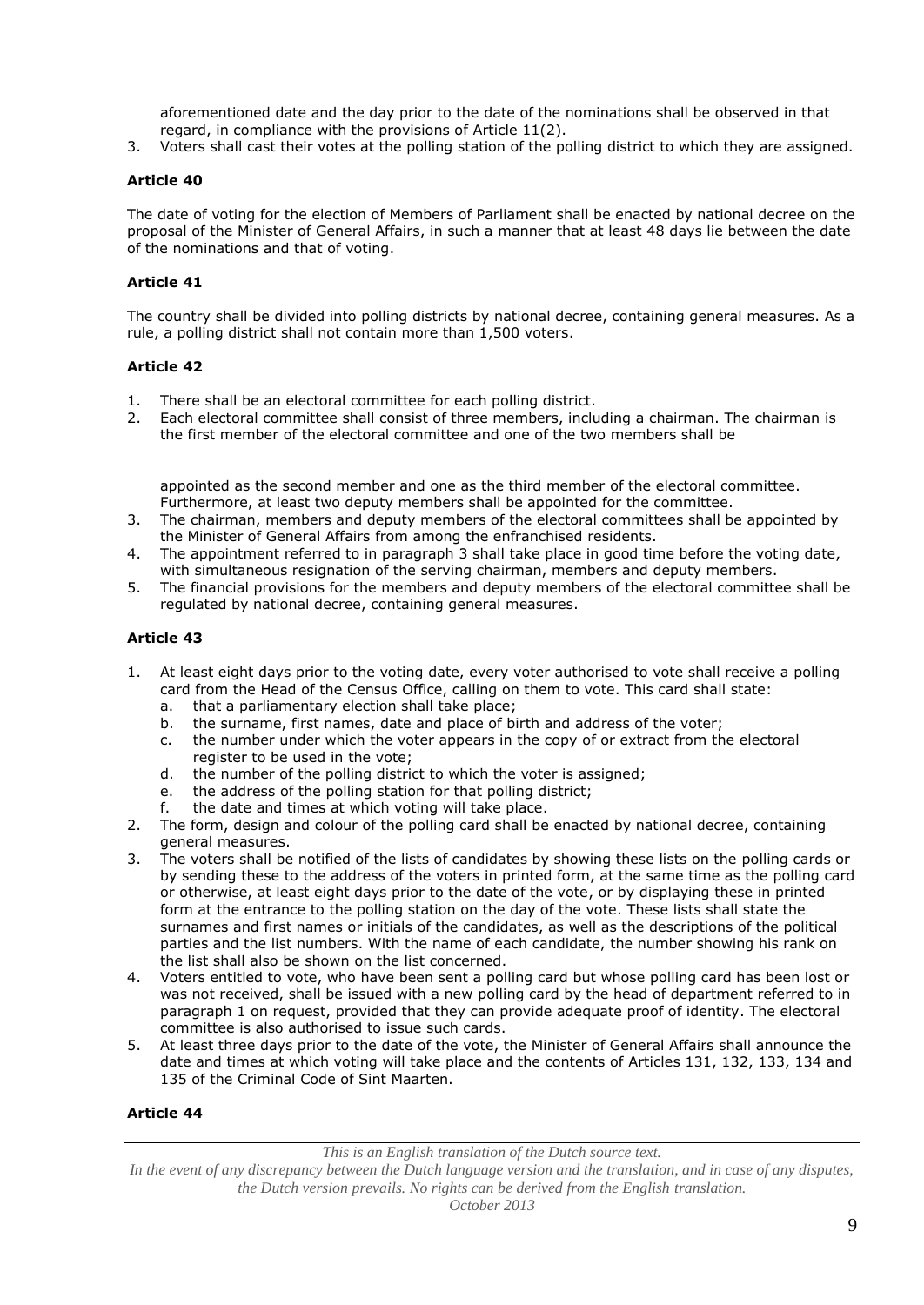Voting shall commence at 8.00 a.m. and shall continue until 8.00 p.m.

### **Article 45**

Every employer is required to ensure that every voter in its employ has an opportunity to vote, to the extent that this cannot take place within the established working hours and provided that the voter is not prevented from performing his work by this for more than two hours.

### **Article 46**

The board and management of an institution for medical treatment, nursing or care shall give persons admitted to that institution who are entitled to vote an opportunity to do so, provided that there are no objections on medical grounds to voting by the person concerned.

### **Article 47**

- 1. The chairman, members or deputy members in office on the opening of the session of the electoral committee shall take part in voting at this electoral committee.
- 2. If, according to the electoral register, they are assigned to a different polling district, the casting of their votes will be included in the procès-verbal of the session.

### **Article 48**

- 1. The chairman and two members of the electoral committee shall be present at all times during the session.
- 2. If the chairman is absent, those members shall deputise for him, by order of appointment.
- 3. If a member is absent, a deputy member designated by the chairman shall deputise for him.
- 4. While no deputy member is available, the chairman shall request voters present in the polling station that he regards as suitable for that purpose to serve as such until a deputy member is available.
- 5. Changes in the membership of the electoral committee shall be noted in the official processverbal, stating the reasons for this and the date of the replacement.

## **Article 49**

If votes are tied regarding a decision by the electoral committee, the chairman has the casting vote.

#### **Article 50**

In the performance of their duties, members of the electoral committee shall not reveal their political views in any way.

#### **Article 51**

The Minister of General Affairs shall designate suitable accommodation for each polling district. The Head of the Census Office shall provide for the layout of the polling station, in such a manner that the confidentiality of votes is assured.

## **Article 52**

- 1. The polling station shall contain a table for the electoral committee, a ballot box and one or more entirely separate polling booths, or one or more voting machines.
- 2. Access to the polling booths must be visible to the public.
- 3. Each polling booth will contain a guide for the voter. A model for the guide shall be enacted by ministerial regulation.
- 4. The table for the electoral committee shall be positioned so that voters can observe the actions of the electoral committee.

*This is an English translation of the Dutch source text.*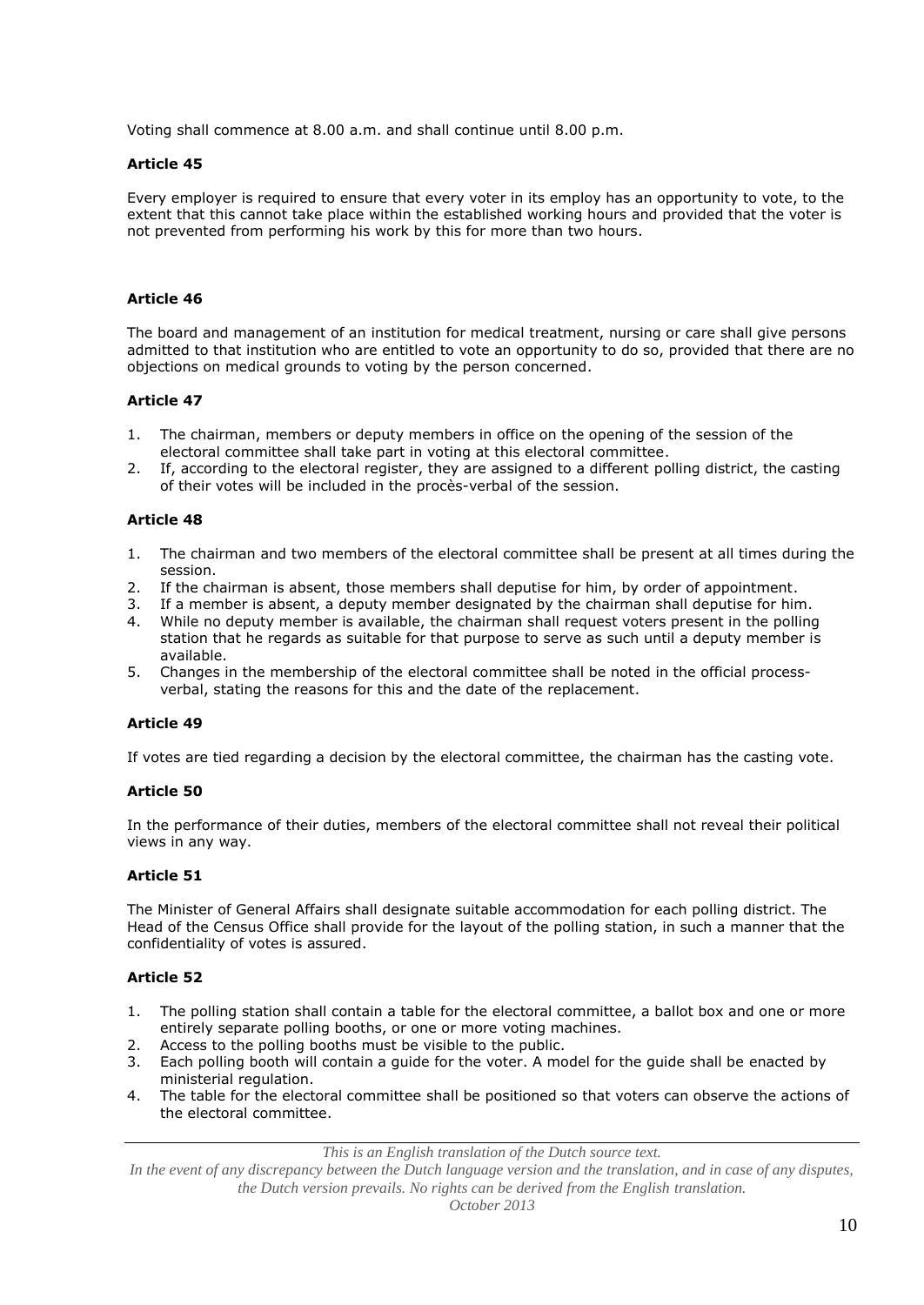- 1. A copy of the data from the electoral register, containing a numbered list of the voters authorised to vote in the polling district, shall be placed on the table for the electoral committee. The data contained in this list shall be enacted by national decree, containing general measures.
- 2. Each electoral committee shall have a copy of the statutory provisions relating to voting.

## **Article 54**

- 1. The ballot box, produced in accordance with regulations to be enacted by national decree, containing general measures, shall stand next to the table, within reach of the member of the electoral committee who ensures that the voter places the ballot paper in the ballot box.
- 2. The electoral committee shall close the ballot box in good time before the start, having assured itself that the box is empty.

## **Article 55**

Further rules concerning the layout of polling stations may be enacted by national decree, containing general measures.

### **Article 56**

- 1. The description of the political party and the lists of the candidates for which votes can be cast, as notified to the voters, shall be printed on one side of the ballot paper to be used for the election and the signature of the chairman of the central electoral committee on the other. The side on which the signature of the chairman of the central electoral committee is printed may state that this concerns elections for the Parliament of Sint Maarten and a specification of the constituency.
- 2. A model for the ballot paper shall be enacted by ministerial regulation.

# **Article 57**

- 1. The Head of the Census Office shall determine the number of ballot papers required, taking account of the fact that ballot papers must be available for each electoral committee for the number of voters authorised to vote in the polling district plus at least two per hundred.
- 2. The head of department referred to in paragraph 1 shall ensure that the necessary ballot papers are available to each electoral committee before voting commences.
- 3. The ballot papers shall be sent to the electoral committee in one or more sealed packages, each showing the number of the polling district and the number of ballot papers that it contains.

## **Article 58**

The electoral committee shall open the packages containing ballot papers in good time before voting commences and shall determine the number of ballot papers.

## **Article 59**

Voting machines may be used instead of ballot papers. In that case, the provisions of this national ordinance that concern the use of ballot papers shall not apply.

## **Article 60**

- 1. A voting machine may be used only if it is of a brand and type approved by the Minister of General Affairs, with no alterations. Approval is granted only if at least the following conditions are met:
	- a. the machine must be set up to assure the confidentiality of voting;
	- b. the machine must be of sound make and must be operable by the voter simply and without risk of malfunctions or inadequate functioning;

*This is an English translation of the Dutch source text.*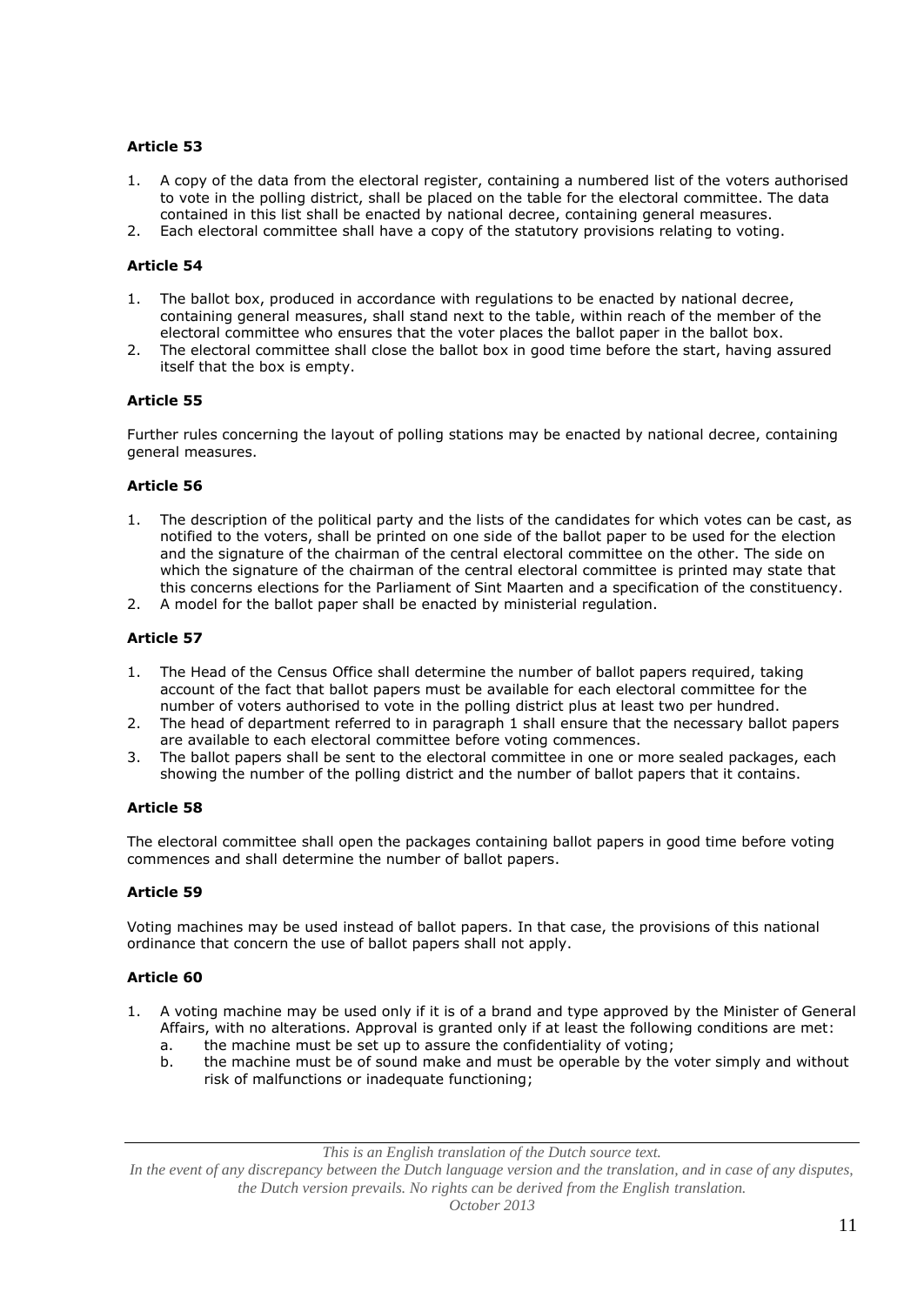- c. the lists of candidates, the number assigned to each list, the description of the political party at the top of each list and in cases arising, the colour print shall be clearly shown in the operating panel of the machine;
- d. the machine must be set up in such a way that voters can vote only once and will have an opportunity to correct errors made.
- 2. Approval may be made subject to conditions. Approval shall be announced in the National Gazette.

- 1. The operating panel of voting machines to be used in the election shall show the lists of the candidates for which votes may be cast, as notified to the voters.
- 2. The further layout of the operating panel shall be regulated by national decree, containing general measures.

## **Article 62**

- 1. The Head of the Census Office shall ensure that the voting machines are set up in good time before the election and are installed in the designated polling stations before the commencement of voting.
- 2. Polling stations shall contain an appliance with which voters can be instructed in the use of the voting machine.

### **Article 63**

- 1. Before the commencement of voting, the electoral committee shall confirm that the voting machine is ready for use. If necessary, it shall set the counters at zero.
- 2. The chairman shall provide for locking of the area in which the counters are located. He shall also ensure that at the start of voting, the button or lever with which the machine is made ready for voters is accessible or unlocked.

### **Article 64**

All other matters concerning the use of voting machines shall be regulated by national decree, containing general measures. With regard to electoral committees that use more than one voting machine, derogation from the provisions of this national ordinance number and duties of the electoral committee members is possible.

#### **Article 65**

Only persons authorised to vote in the elections shall be permitted to vote, providing that they possess the prescribed polling card and can show proof of identity by means of evidence as referred to in Article 23(5).

### **Article 66**

- 1. The voter shall hand the polling card to the chairman of the electoral committee.
- 2. The chairman shall clearly state the number under which the voter appears in the copy of or extract from the electoral register according to the polling card.
- 3. The second member of the electoral committee shall state the name shown in the copy of or extract from the electoral register for the number stated by the chairman. The chairman shall check the name against the polling card.
- 4. The second member of the electoral committee shall record that the voter has reported for voting by placing his initials next to the voter's name in the copy of or extract from the electoral register.
- 5. The chairman shall then hand the voter a ballot paper, folded so that the signature of the chairman of the central electoral committee is visible.
- 6. The chairman shall keep a record of the number of ballot papers issued and of the number of voters that refuse to take receipt of a ballot paper.
- 7. If a voting machine is used, the chairman shall allow the voter to use the machine to cast his vote. To that end, the machine will be made ready by the third member of the electoral committee, on the instruction of the chairman, by means of a button or lever.

*This is an English translation of the Dutch source text.*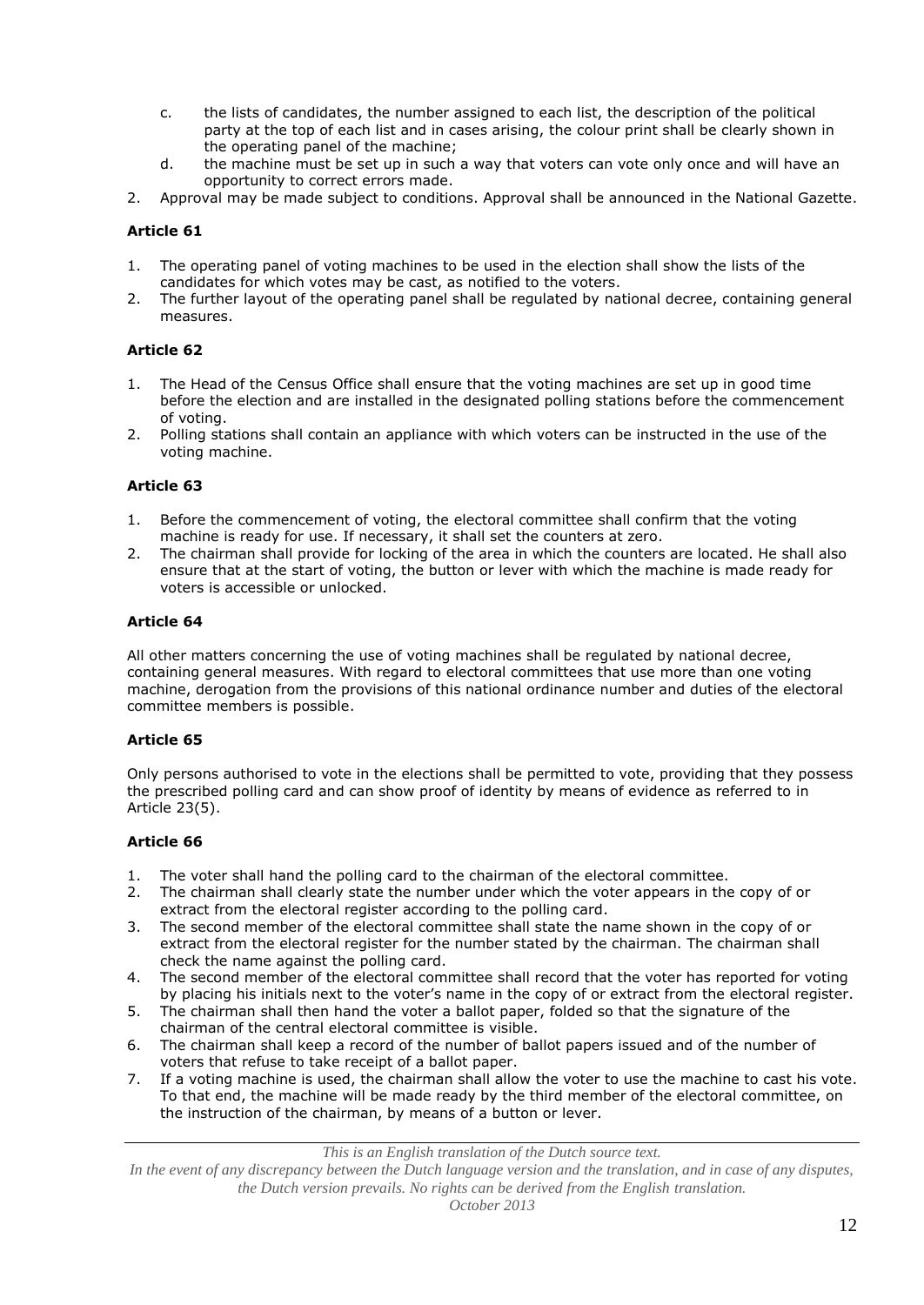8. The chairman shall keep a record of the number of voters who refuse to use the voting machine.

# **Article 67**

- 1. Following receipt of the ballot paper, the voter goes to a polling booth that is not in use and votes by using a red pencil to mark a white box in the voting column alongside the name of the candidate of his choice.
- 2. The voter then folds the ballot paper in such a way that the names of the candidates are not visible and immediately takes this to the ballot box.
- 3. The third member of the electoral committee, without taking hold of the ballot paper, assures himself that it contains the signature of the chairman of the central electoral committee and instructs the voter to place the ballot paper in the ballot box. He keeps a record of the number of ballot papers placed in the ballot box.

# **Article 68**

- 1. If the voter makes a mistake in completing the ballot paper, he returns this to the chairman. The chairman will issue him with a new ballot paper on request, on one occasion only.
- 2. The chairman immediately makes returned ballot papers unusable by stamping the word 'unusable' on both sides of the ballot paper.

# **Article 69**

If the electoral committee observes that a voter requires assistance due to his physical condition, the voter may provide for support.

# **Article 70**

- 1. A voter who fails to comply with the statutory provisions concerning voting following a warning will not be admitted to the ballot box and is required to return the ballot paper if this has already been handed to him.
- 2. A voter admitted to the polling booth who refuses to place the ballot paper in the ballot box is required to return the ballot paper.
- 3. Article 68(2) applies.
- 4. If a voter refuses to return the ballot paper, the chairman shall make a note of this, recording the name and the number shown on the polling card
- 5. If a voting machine is used, a voter who, after a warning, fails to comply with the statutory requirements concerning voting is barred from the use or further use of the machine.
- 6. If a voter sets the machine for a particular candidate but leaves without recording his vote, the third member of the electoral committee shall return the machine to the starting status without performing the actions required in order to record a vote.

# **Article 71**

- 1. During the time that the electoral committee is in session, voters are authorised to stay in the polling station, to the extent that this does not disturb public order or obstruct the progress of the session.
- 2. The voters present in the polling station may submit objections orally if voting does not take place in accordance with the statutory requirements.
- 3. The objections will be reported in the procès-verbal of the session of the electoral committee.

# **Article 72**

No activities that are intended to influence the choice of the voters shall take place in the polling station.

# **Article 73**

The chairman is responsible for maintaining public order in the polling station during the session. He may request support for this from the Minister of Justice.

*This is an English translation of the Dutch source text.*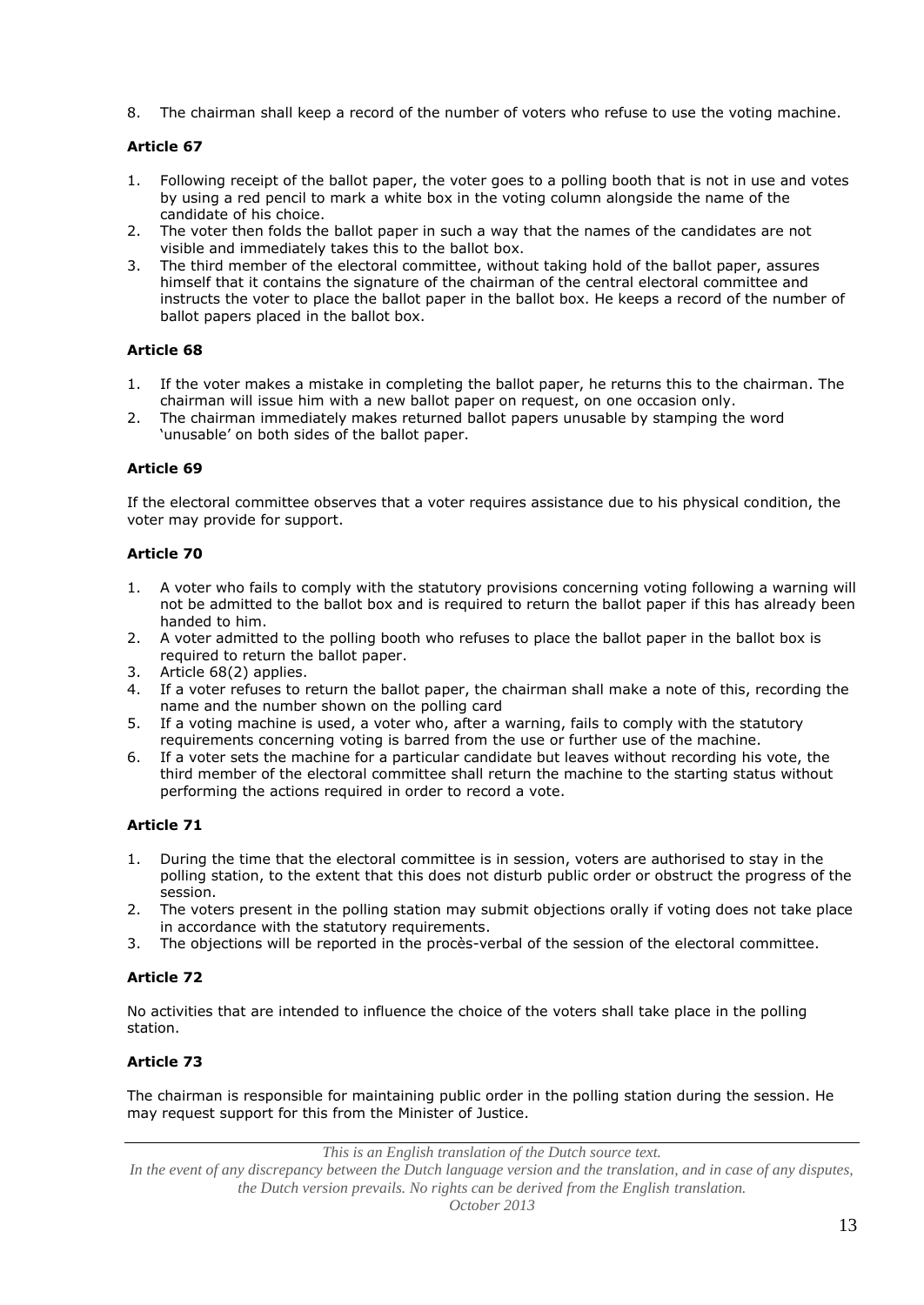- 1. If, in the view of the electoral committee, circumstances arise in or near the polling station that make the proper progress of the session impossible, the chairman shall declare this. The session is thereupon suspended. The chairman shall notify the Minister of General Affairs of this without delay who will then determine when and where the session will be resumed.
- 2. Further rules regarding this shall be imposed by or pursuant to an order, containing general measures.

# **Article 75**

- 1. As soon as the time set for voting has expired, this will be announced by the chairman and only the voters who are present in or at the door of the polling station at the time of that announcement will still be admitted to vote. After the last of the voters has voted, the opening of the ballot box will be closed and sealed.
- 2. If a voting machine is used, the chairman will then close or lock the button or lever used to make the machine ready for use by voters.
- 3. Immediately after voting has ended, the electoral committee shall determine:
	- a. the number of voters who reported for voting;
	- b. the number of ballot papers issued;
	- c. the number of ballot papers placed in the ballot box;
	- d. the number of voters who refused to take receipt of a ballot paper;
	- e. the number of ballot papers returned and made unusable;
	- f. the number of unused ballot papers.
- 4. If a voting machine is used, the electoral committee shall immediately determine:
	- a. the number of voters who reported for voting;
	- b. the number of voters who made use of the voting machine;
	- c. the number of voters who refused to use the voting machine.
- 5. The chairman shall announce the numbers referred to in the third or fourth paragraph to the voters present.

# **Article 76**

- 1. The electoral committee shall then report and certify the number of initials placed on the copy of or extract from the electoral register. This copy or extract shall be placed in a package to be sealed separately.
- 2. Finally, the following shall be packaged in the same manner:
	- a. the unused ballot papers;
	- b. the returned ballot papers made unusable;
	- c. the polling cards handed in.

## **Article 77**

- 1. Immediately after the sealing prescribed in Article 76, the ballot box shall be opened.
- 2. By derogation from the provisions of paragraph 1, the electoral committee may leave a space of no more than one hour between the sealing and the opening of the ballot box, provided that the polling station is not left and the ballot box is kept under supervision.
- 3. If this power is used, this will be noted in the procès-verbal of the vote, as will the compliance with the conditions set for this.

## **Article 78**

The ballot papers shall be mixed and counted and their number shall be compared with the number of voters who took part in the vote.

## **Article 79**

1. The members of the electoral committee shall open the ballot papers and combine these by list. They may use the support of deputy members for this work.

*This is an English translation of the Dutch source text.*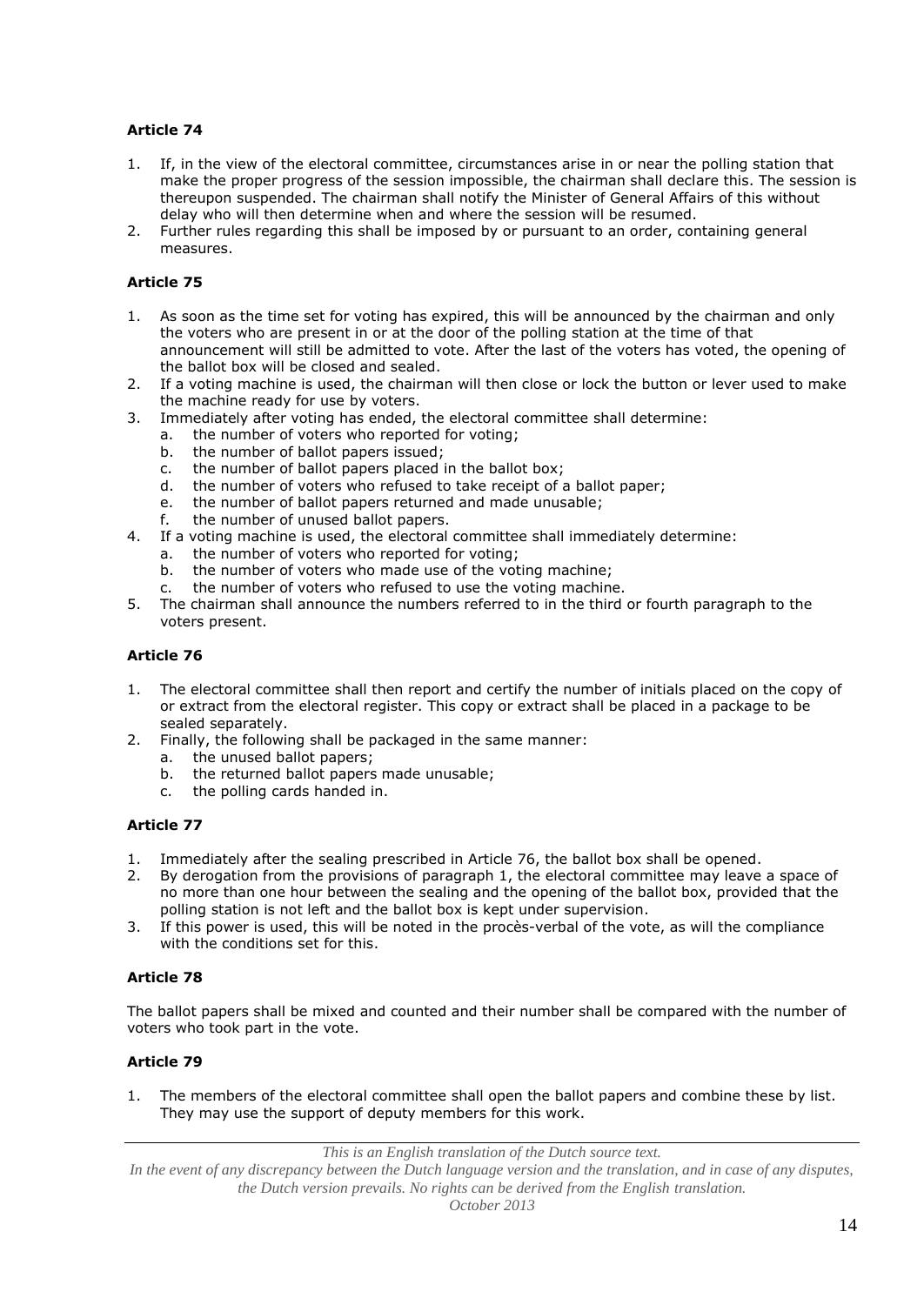- 2. The chairman then reports the name of the candidate for whom a vote has been cast, by list, for each ballot paper.
- 3. Both the other members keep notes of each vote cast, after the oldest of them has examined the ballot paper.

With regard to each list, the electoral committee determines:

- a. the number of votes cast for each candidate;
- b. the total number of votes, as referred to in paragraph a.

### **Article 81**

- 1. Ballot papers other than those that may be used by or pursuant to the provisions of this national ordinance are invalid.
- 2. The following ballot papers are also invalid:
	- a. those in which no white box has been coloured red in any voting column;
	- b. those in which a white box has been coloured red in more than one voting column;
	- c. those in which the voter has cast a vote by means other than with red pencil;
	- d. those in which additions have been made or which contain an indication of the voter;
	- e. those that do not contain the prescribed signature.
- 3. A white box that has been partially coloured red in the voting column next to the name of a candidate is deemed to have been fully coloured red if this appears to be consistent with the intention of the voter.

# **Article 82**

- 1. The electoral committee decides on the validity of the ballot paper, in observance of Article 81.
- 2. The chairman immediately announces the reason for a declaration of invalidity and for doubts regarding validity, as well as the decision in that regard.
- 3. Both the other members keep notes of each ballot paper declared valid.
- 4. If one of the voters present so requires, the paper must be shown. The voters may submit objections orally to the decision taken.

## **Article 83**

- 1. As soon as the votes have been recorded, the chairman announces for each list the number of votes cast for each candidate as well as the total number of votes cast. The voters present may submit objections.
- 2. The ballot papers declared invalid are then placed in a sealable package showing the number of the polling district and the number of ballot papers that the package contains.
- 3. The valid ballot papers are then sealed in one or more packages, ordered by list. Each package shows the number of the polling district and the number of ballot papers that the package contains, as well as the numbers of the lists to which the enclosed papers relate if the papers are sealed in more than one package.

## **Article 84**

- 1. If a voting machine is used, the area in which the counters are located is opened immediately after the sealing required by Article 75. No changes shall be made in the status of the counters.
- 2. The chairman then announces the number of votes cast for each candidate, by list.
- 3. For each list, the electoral committee determines the total number of votes cast for candidates appearing on that list. The chairman announces this. The voters present may submit objections.
- 4. The chairman than locks the area in which the counters are located. The key is placed in a sealed envelope.

## **Article 85**

*This is an English translation of the Dutch source text.*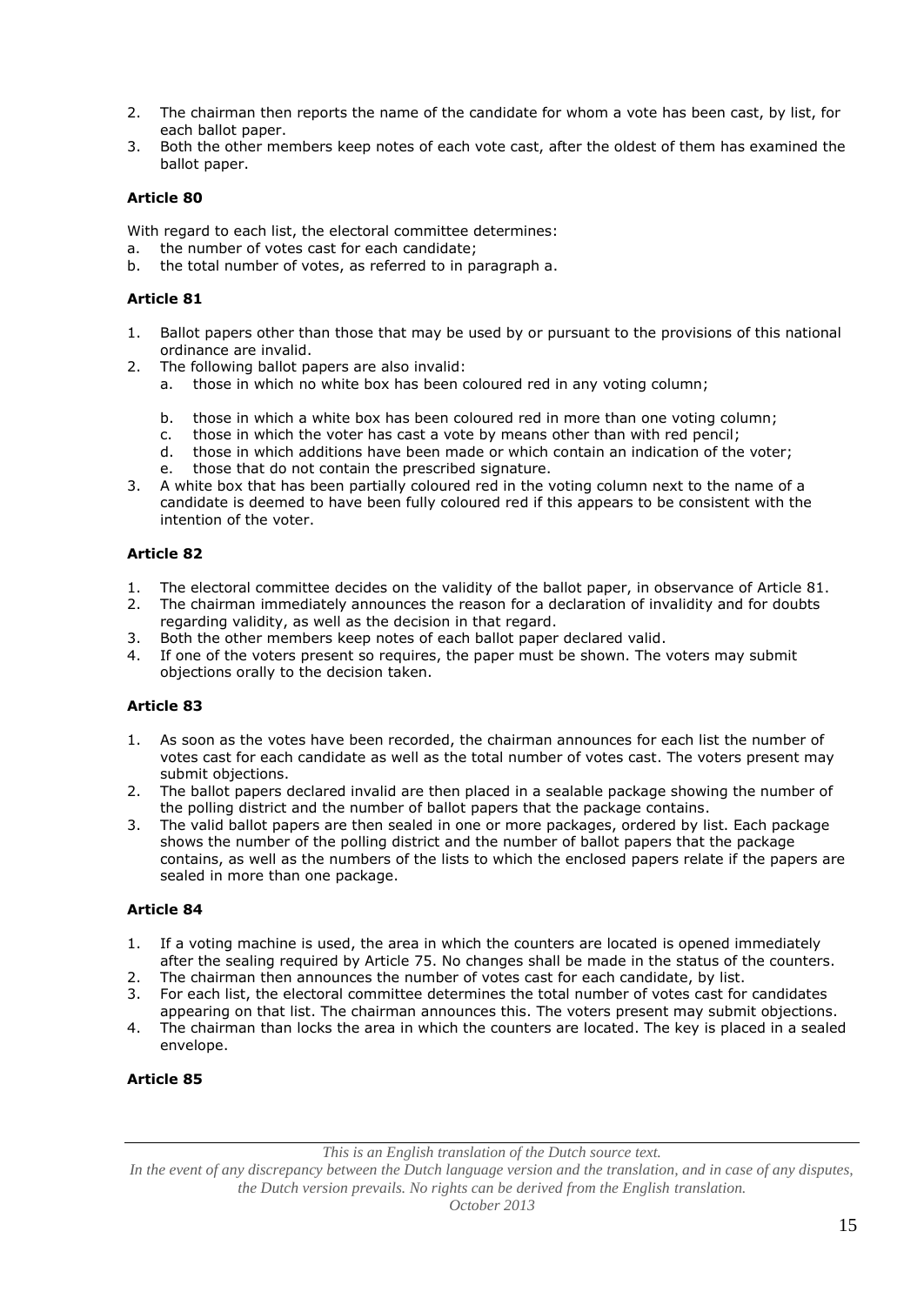- 1. On completion of all work referred to in Article 83 or Article 84, an official procès-verbal is immediately drawn up of the voting and the counting of the votes, in duplicate. All objections submitted are recorded in the procès-verbal.
- 2. The procès-verbal is signed by all members of the electoral committee.
- 3. A model for the procès-verbal shall be enacted by ministerial regulation.

- 1. The chairman or a member of the electoral committee designated by the chairman shall take the procès-verbal and the sealed packages referred to in Articles 77 and 83 to the chairman of the central electoral committee.
- 2. The Head of the Census Office shall ensure that the voting machine is not opened before the central electoral committee has determined the result of the election and has decided on the admission of the appointed persons. He shall keep the voting machine and the sealed envelope referred to in Article 76 available for the chairman of the central electoral committee. If the machine must be used again before the time referred to in the first sentence, the chairman of the central electoral committee shall set down the status of the counters in a procès-verbal.

### **Chapter 7. Determination of the election results**

#### **Article 87**

- 1. At 10.00 a.m. on the fifth day following the vote, the central electoral committee shall conduct a public session.
- 2. While the central electoral committee is in session, voters are authorised to stay in the area of the session location intended for the public, to the extent that this does not disturb public order or obstruct the progress of the work.
- The chairman is responsible for maintaining public order during the session. He may request assistance for this from the Minister of Justice.

## **Article 88**

- 1. In the session referred to in Article 87, the central electoral committee may order a new count of ballot papers from all or from one or more polling districts, either officially or in response to a request from one or more voters, stating the reasons.
- 2. In that case, the central electoral committee shall immediately start that recount. It is authorised to open the sealed packages for that purpose and to compare the contents with the procès-verbal of the electoral committees.
- 3. To the extent necessary, Articles 75 up to and including 85 apply to this recount.

## **Article 89**

- 1. The central electoral committee shall determine with regard to each list the number of votes cast for each candidate and the total of these votes. This total is referred to as 'the voting figure'.
- 2. The chairman announces the results obtained in this manner.
- 3. The voters present may submit objections orally.

## **Article 90**

- 1. After all work has been completed, a procès-verbal of this shall be drawn up immediately. All objections submitted shall be stated in the procès-verbal.
- 2. The official procès-verbal shall be signed by all members of the central electoral committee in attendance.
- 3. A model for the procès-verbal shall be enacted by ministerial regulation.

## **Article 91**

*This is an English translation of the Dutch source text.*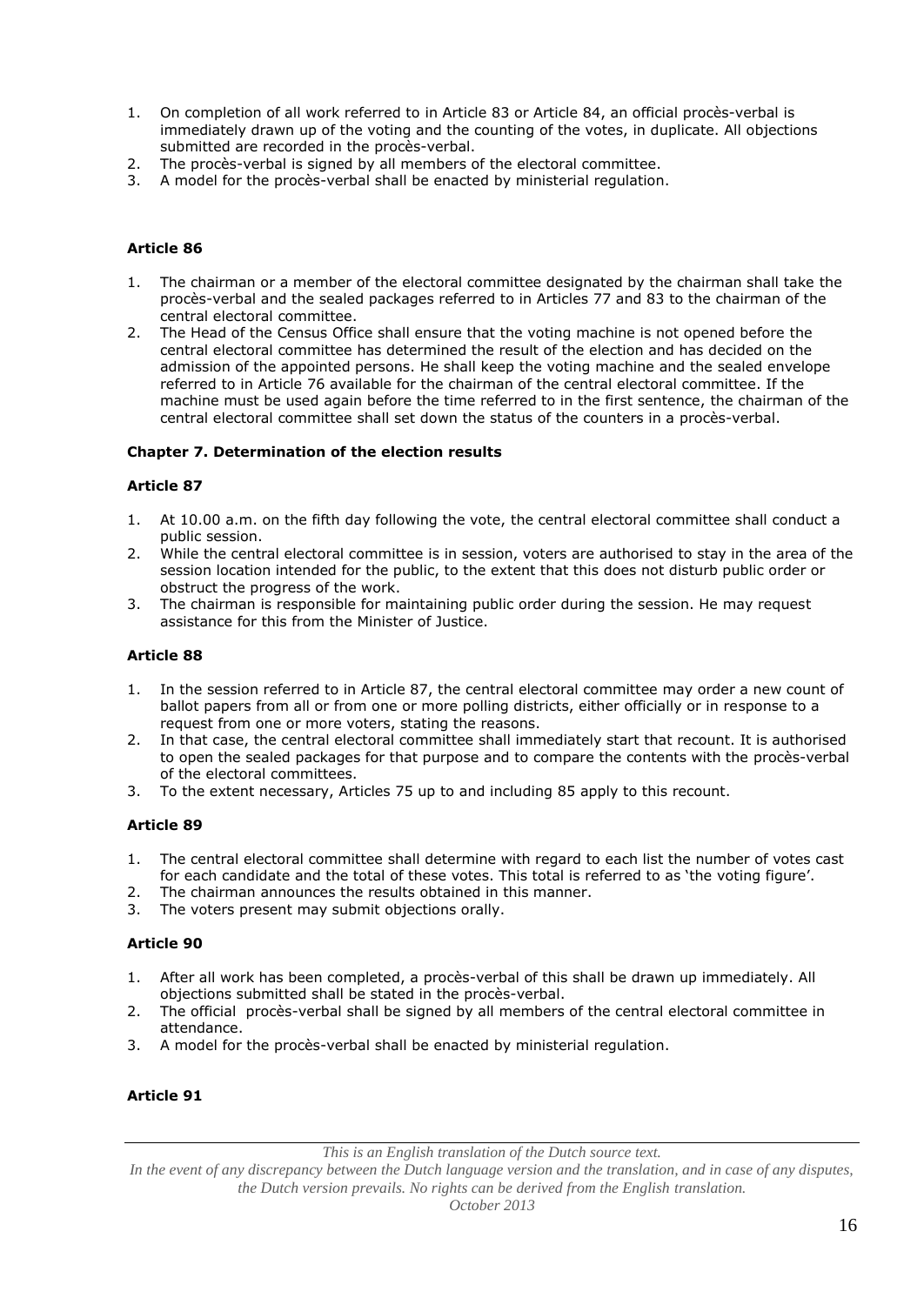- 1. The chairman shall immediately make the procès-verbal of the session of the central electoral committee available for public inspection at the Census Office.
- 2. After the central electoral committee has determined the result of the election and decisions have been made on the admission of the elected representatives, the chairman shall destroy the sealed packages.
- 3. At the end of the period in which the election took place, he shall destroy the procès-verbal of the electoral committees if desired.
- 4. An official procès-verbal shall be drawn up of the destruction referred to in paragraphs 2 and 3.

The prescribed sealing shall take place with the coat of arms of Sint Maarten as the seal.

## **Article 93**

- 1. If the list or lists of candidates contain as many candidates as there are seats to be filled, the central electoral committee shall declare all candidates elected as soon as the term for appeals provided for in Article 33 has expired or, in the event of an appeal, as soon as the central electoral committee has been notified of the decision of the court pursuant to Article 35.
- 2. If only one list is submitted, or if only one valid list remains as a result of candidate lists being declared invalid, and this list contains more candidates than the number of seats to be filled, then as soon as the term referred to in paragraph 1 has expired, or the central electoral committee has been notified of the decision referred to in that paragraph, the central electoral committee shall declare as many candidates to be elected as there are seats to be filled. Article 98(2) applies likewise.
- 3. If no candidate lists have been submitted or the submitted candidate lists contain fewer candidates than there are seats to be filled, as soon as the term for the submission of candidate lists has expired, the central electoral committee shall declare that no-one has been elected.
- 4. If, as a result of lists being declared invalid or the scrapping of candidates from lists, no valid list remains, or fewer candidates are included in the valid list(s) (combined) than there are seats to be filled, as soon as the term referred to in paragraph 1 has expired, or the central electoral committee has been notified of the decision referred to in that paragraph, the central electoral committee shall declare that no-one has been elected.
- 5. The central electoral committee shall draw up a procès-verbal of such matters without delay, which will be made available for public inspection at the Census Office. The provision of the official procès-verbal for public inspection shall be publicised at the same time.
- 6. In the cases referred to in paragraphs 3 and 4, new nominations of candidates will take place on the fourteenth day following the date of the official procès-verbal stating that no-one has been elected.

## **Article 94**

As soon as possible following the session referred to in Article 87, the central electoral committee shall determine the result of the election by an order.

## **Article 95**

- 1. The central electoral committee shall divide the sum of the voting figures of all lists by the number of seats to be filled.
- 2. The quotient obtained in this manner is referred to as 'the electoral quota'.
- 3. One of the vacant seats will be assigned to a list as many times as the electoral quota is included in the voting figure of that list.

## **Article 96**

1. Of the seats still to be filled after the application of Article 95, seats will be assigned, in sequence, to the list that after the assignment of the seat, will show the highest average number of votes per assigned seat. If the averages are the same, the decision shall be made by lot.

*This is an English translation of the Dutch source text.*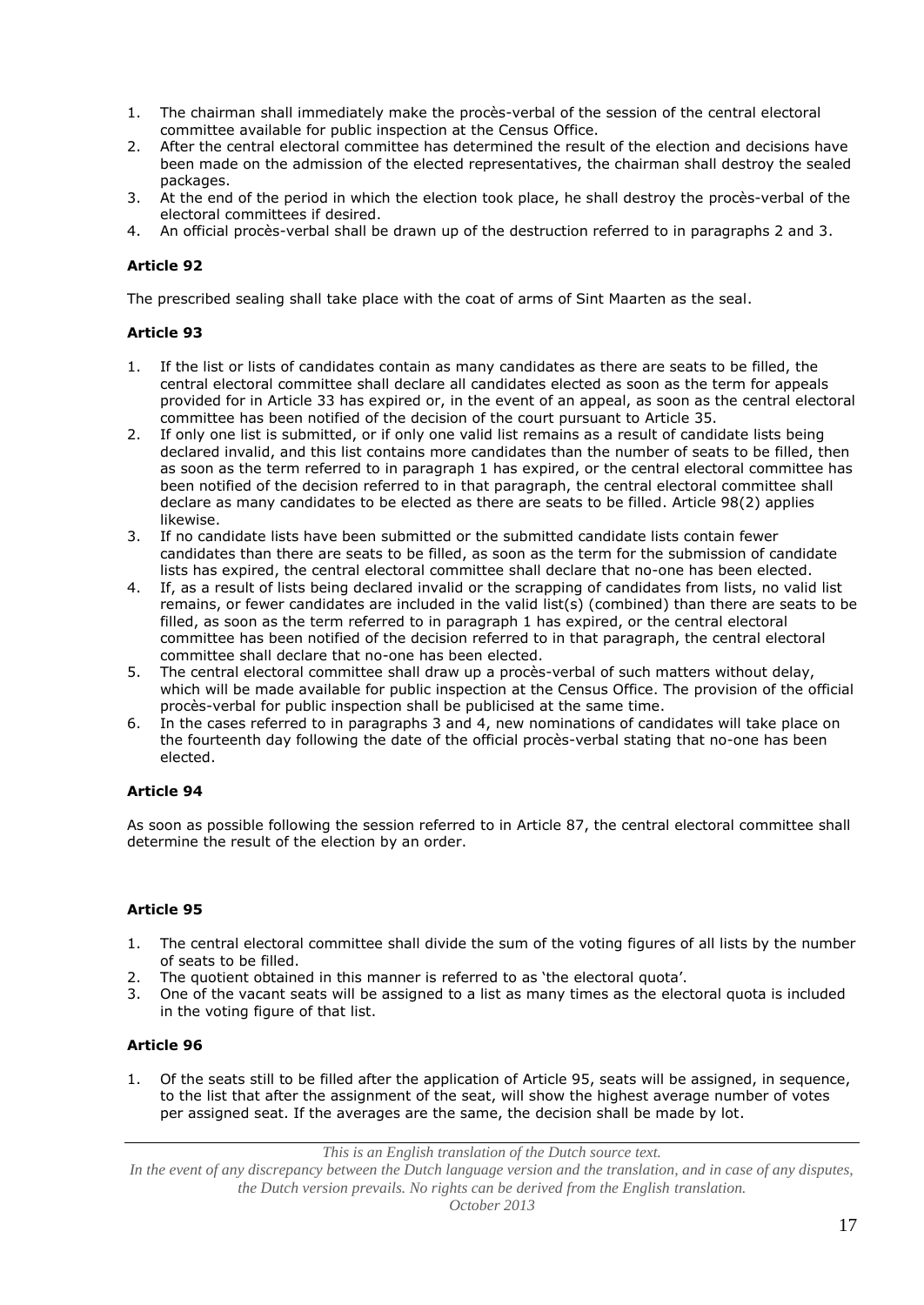- 2. Lists for which the voting figure is less than the electoral quota shall be disregarded in this assignment.
- 3. If, as a result of the application of Article 95, more seats should be assigned to a list than the number of candidates on the list, the remaining seats shall be assigned to one or more other lists through continuation of the application of paragraph 1 of this Article.

- 1. The central electoral committee shall divide the voting figure of the list by the number of seats assigned to the list.
- 2. The quotient obtained in this manner is referred to as 'the list quota'.

## **Article 98**

- 1. For the purpose of filling the seats assigned to each list, the candidates on the list that won a number of votes equal to or in excess of the list quota are elected.
- 2. If fewer candidates on a list than the number of seats assigned to that list have won a number of votes equal to or in excess of the list quota, the candidates are ordered according to the number of votes that they have won, starting with the candidate who won the highest number of votes. The seats are assigned in order of the highest candidates on the list who have not yet been elected.

## **Article 99**

If a candidate has died when the election result is determined, his name will not be taken into account.

## **Article 100**

- 1. The central electoral committee shall order the candidates included in each list in order of the number of votes that they won, starting with the candidate who won the highest number of votes.
- 2. To the extent that candidates have won an equal number of votes, the order shall be determined by their order on the list.

## **Article 101**

The chairman of the central electoral committee shall announce the election result at the earliest opportunity in a session to which Articles 87(2), 87(3), 89(3), and 90 apply.

## **Article 102**

The order by which the election result is established shall be publicised through inclusion in the National Gazette of Sint Maarten and through provision for public inspection at the Census Office. This provision for public inspection shall be publicised at the same time.

## **Article 103**

The chairman of the central electoral committee shall provide for Parliament to be sent copies of the following documents:

- a. the official procès-verbal of the sessions of the electoral committees;
- b. the official procès-verbal of the session of the central electoral committee, as referred to in Article 90;
- c. the official procès-verbal of the session of the central electoral committee, as referred to in Article 93;
- d. the order of the central electoral committee, as referred to in Article 86;
- e. the official procès-verbal of the session of the central electoral committee, as referred to in Article 104.

## **Chapter 8. Examination of credentials, admission of elected representatives and end of**

*This is an English translation of the Dutch source text.*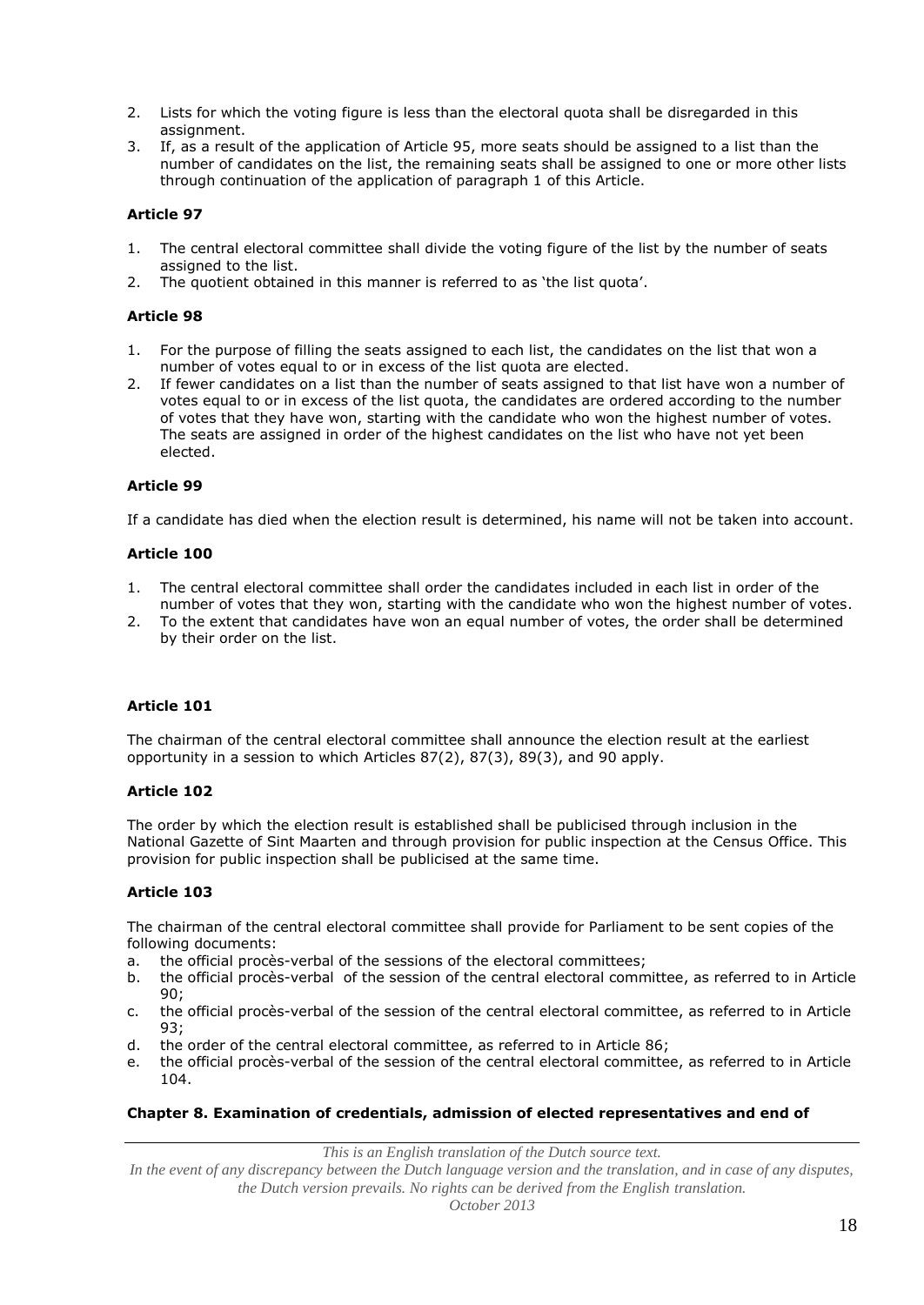### **membership**

## **Article 104**

- 1. The chairman of the central electoral committee shall notify the elected representative of his election by a letter signed by him, sent in duplicate within three days of the determination of the election result or after the declaration that the candidate has been elected, by registered mail or for a signed receipt. The letter shall be sent to the address of the elected representative as shown with the nomination or, if the elected representative has reported a different address later, to that address.
- 2. Notices to an address outside Sint Maarten shall be sent by telegraph.

# **Article 105**

- 1. Within five days of the receipt of the notice, the elected representative shall issue a signed confirmation of receipt for this.
- 2. Within two weeks of the signature of the notice of election, the chairman of the central electoral committee must receive written notice from the elected representative that the elected representative accepts his election. If the notice is not received within that term, the elected representative is deemed to have rejected the election. The chairman shall notify Parliament of the rejection of the election.
- 3. The chairman shall notify the elected representative and Parliament without delay of the receipt of the notice of acceptance of the election, in duplicate.
- 4. This notice and the notification referred to in Article 104 serve as credentials for the elected representative.

# **Article 106**

- 1. Elected representatives must submit their credentials within three weeks of the signature of the notice of election to Parliament.
- 2. If the credentials are not submitted within the term enacted in the preceding paragraph, the seat is deemed to have fallen vacant on the first day following the date of the expiration of that term. The President of Parliament shall notify the central electoral committee of this without delay.

## **Article 107**

- 1. Together with his credentials, the elected representative presents to Parliament a signed declaration reporting all public positions that he holds.
- 2. If the elected representative has not previously been admitted as a Member of Parliament, he shall also submit an extract from the basic administration of personal records, or, in the absence thereof, an identification certificate, showing his date and place of birth.

## **Article 108**

- 1. Parliament shall examine the credentials and shall decide whether the elected representative shall be admitted as a Member of Parliament. In that process, Parliament checks whether the elected representative complies with the requirements for membership and does not hold any positions incompatible with membership and decides on any disputes that arise with regard to the credentials or to the election itself.
- 2. The examination of the credentials does not extend to the validity of the lists, as published by the central electoral committee.
- 3. The examination of the credentials of candidates who are declared to have been elected pursuant to the provisions of Article 115, does not extend to the matters relating to the validity of the voting.

#### **Article 109**

*This is an English translation of the Dutch source text.*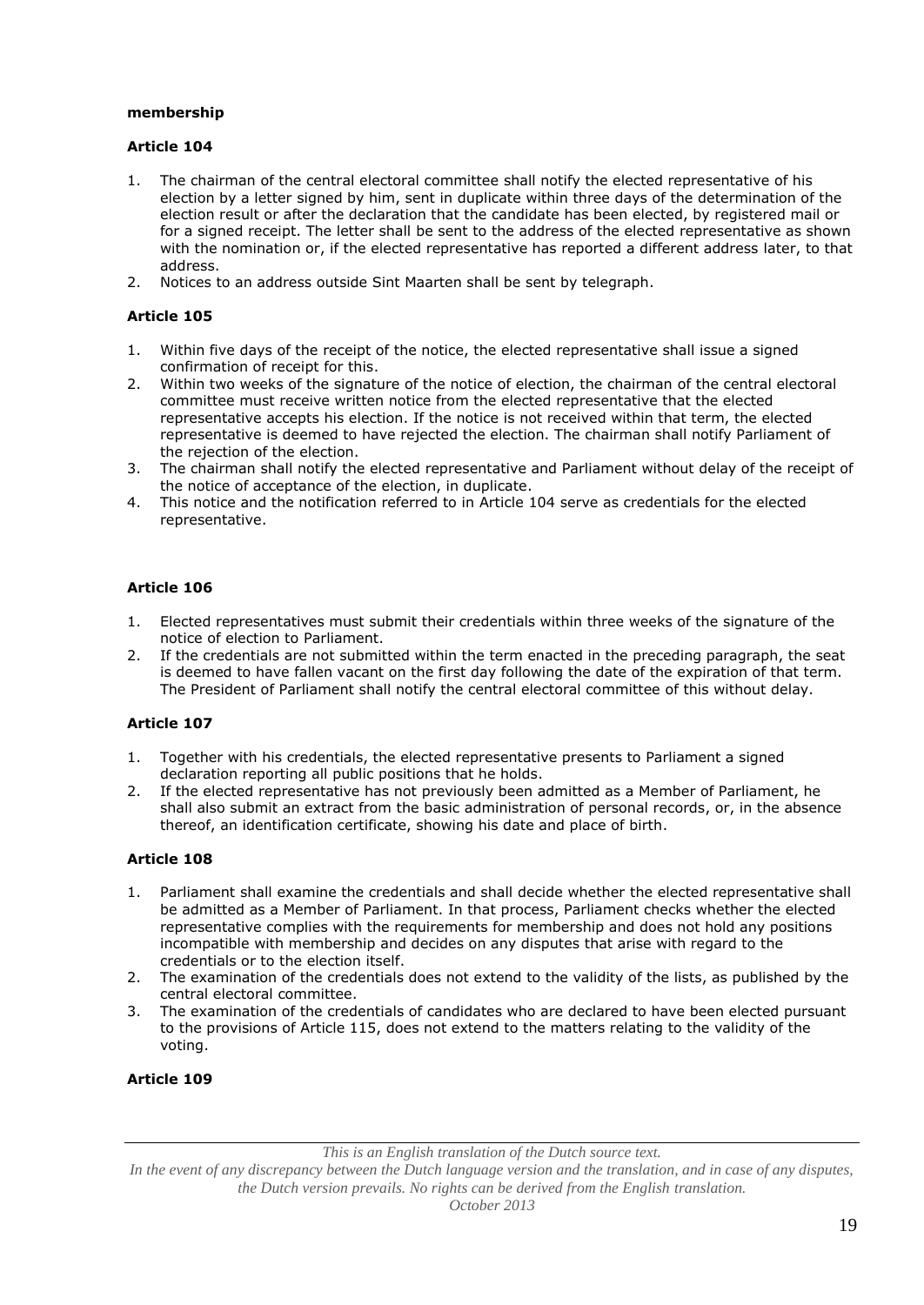The invalidity of the voting in one or more polling districts or an inaccuracy in the determination of the election result does not prevent the admission of the members whose election cannot have been influenced by the invalidity or inaccuracy and, in the event that voting is invalid, cannot be influenced by the new vote.

## **Article 110**

- 1. If Parliament decides not to admit one or more elected representatives due to the invalidity of the voting in one or more polling districts, the Chairman shall notify the Minister of General Affairs of this without delay.
- 2. Within one month of the receipt of this notification, a new vote shall take place in the polling districts referred to in the first paragraph and the result of the election shall be redetermined.
- 3. In this determination, candidates who have already been admitted as Members of Parliament are still declared elected, even if this proves to have taken place incorrectly. The candidate who would have been elected if the admitted candidate had not been declared elected is then rejected.

# **Article 111**

- 1. Voters whose names appear in the copy of the numbered list of voters as referred to in Article 53(1) are authorised to take part in the voting referred to in the preceding Article.
- 2. The provisions of paragraph 1 do not apply to voters who, although they appear on the copy of the numbered list referred to in paragraph 1, have not taken part in the vote declared to be invalid.

## **Article 112**

If Parliament decides not to admit one or more elected candidates on the grounds of the inaccuracy of the determination of the election result, the chairman shall notify the central electoral committee of this without delay.

## **Article 113**

- 1. Within eight days of the receipt of the notification referred to in Article 112, the central electoral committee shall conduct a session open to voters and shall, if necessary, redetermine the result of the election in observance of the decision referred to in the preceding Article.
- 2. The examination of the credentials of the new candidate declared to have been elected in this way does not extend to the points concerning the validity of the votes.
- 3. Articles 91(1), 101, 102 and 103 apply likewise.

## **Article 114**

If Parliament decides not to admit an elected candidate because he does not comply with the requirements for membership or because he holds a position incompatible with membership, the President of Parliament shall notify the central electoral committee of this without delay.

## **Article 115**

If an elected candidate does not accept his election or if, other than in the determination of the result of an election, an existing or upcoming vacant seat must be filled, the chairman of the central electoral committee shall declare, within eight days of being informed of this, in a decision stating the reasons, that the candidate who appears on the same list as the member whose seat has or will become vacant and who is placed highest on that list in the order referred to in Article 100, is elected, or if Article 93 has been applied, qualifies for election in accordance with the sequence of candidates on the list.

## **Article 116**

Disregarded for the purposes of the application of the previous Article are candidates: a. who are deceased;

*This is an English translation of the Dutch source text.*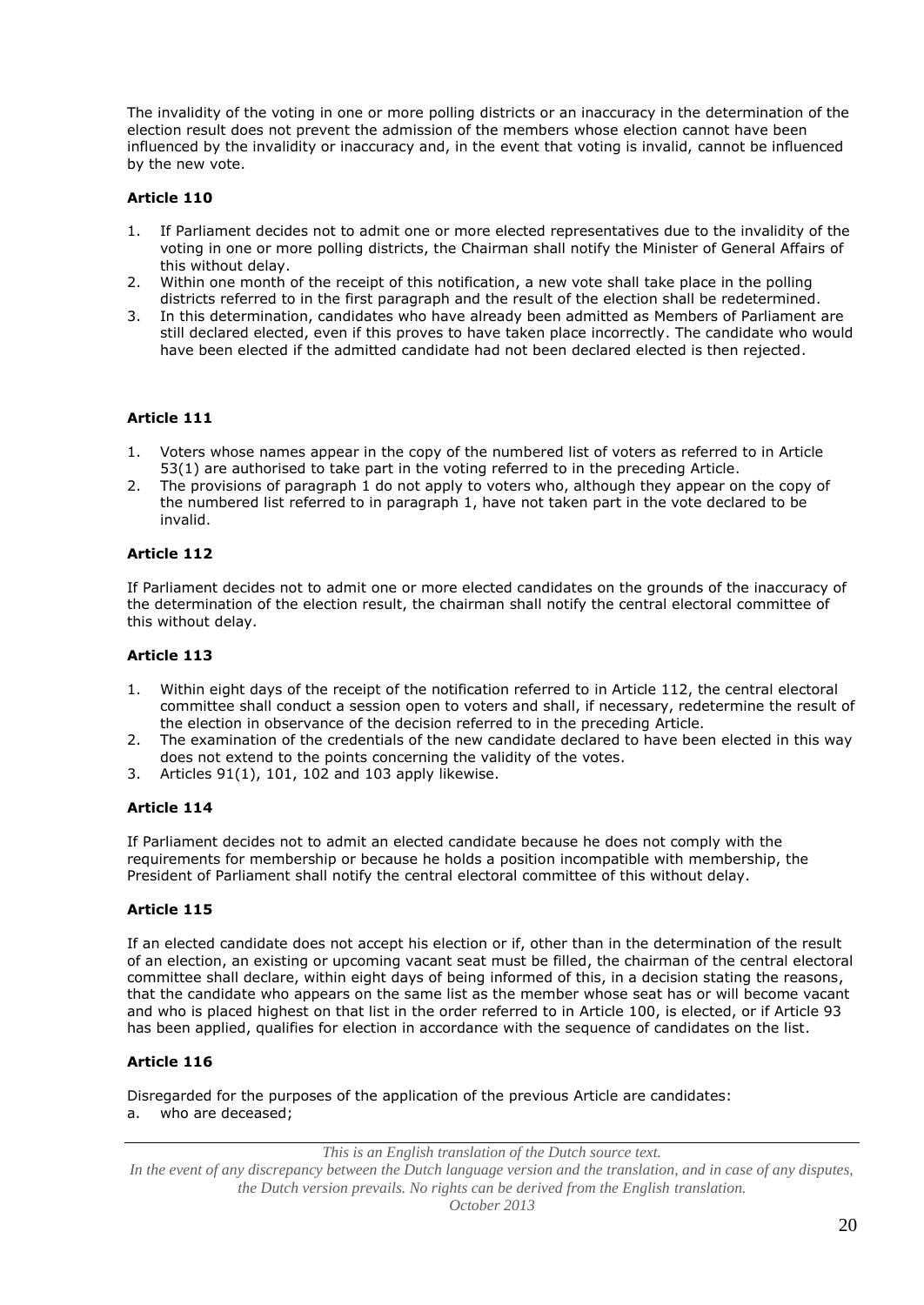- b. whose vacancies have been filled;
- c. who have been declared elected to fill a vacancy, but who have stated in writing pursuant to Article 105(2) that they do not accept the election;
- d. who are Members of Parliament or who have been elected as such, while no decision has yet been reached on their admission; or
- e. regarding whom the chairman of the central electoral committee has received a written declaration that they do not wish to be considered for election.

If a candidate who has been declared elected in the place of a candidate who did not accept his election also fails to accept his election, the name of the first candidate elected is also disregarded, as is the name of every subsequently elected candidate who has not accepted his election in further application of the above Articles.

# **Article 118**

The provisions of Articles 102 and 103 apply likewise to the election decision.

## **Article 119**

- 1. As soon as it is determined that a Member of Parliament does not comply with a membership requirement, holds a position incompatible with membership or has remained outside the country for a continuous period of more than eight months, he shall cease to be a member.
- 2. The President of Parliament shall notify the chairman of the central electoral committee of this without delay.
- 3. Similar notification shall take place if a Parliamentary seat falls open through the decease of a member.

## **Article 120**

A Member of Parliament who has been admitted may resign at any time. He must notify the President of Parliament of this in writing. The President of Parliament shall notify the government and the chairman of the central electoral committee of the written resignation.

## **Article 121**

- 1. If a Member of Parliament finds himself in one of the situations referred to in Article 119(1), he shall notify the President of Parliament of this, stating the reasons.
- 2. If such notification is not provided and the President of Parliament is of the opinion that a Member of Parliament is in one of the situations referred to in Article 119(1), he shall warn the interested party. If the town of residence and the actual residence of the interested party are not known, the warning shall be recorded in the National Gazette of Sint Maarten.
- 3. The interested party is free to subject the case to the decision of Parliament within 14 days, or, if the warning has been published in the National Gazette, within three weeks. This term commences either on the day following the dispatch of the warning or on the day following that of its publication in the National Gazette. Parliament shall take a decision at the earliest opportunity.

# **Article 122**

- 1. If Parliament resolves to admit an elected representative, the President of Parliament shall immediately notify:
	- a. the Governor;
	- b. the chairman of the central electoral committee;
	- c. the admitted representative.
- 2. Within four weeks of the date of the notification referred to in paragraph 1, the admitted representative must apply to the Governor to take the oath (declaration and solemn affirmation), within the meaning of Article 56 of the Constitution of Sint Maarten.
- 3. The Governor shall then set a date and time at which the oath (declaration and solemn affirmation) shall be taken and shall call up the admitted representative for that purpose.

*This is an English translation of the Dutch source text.*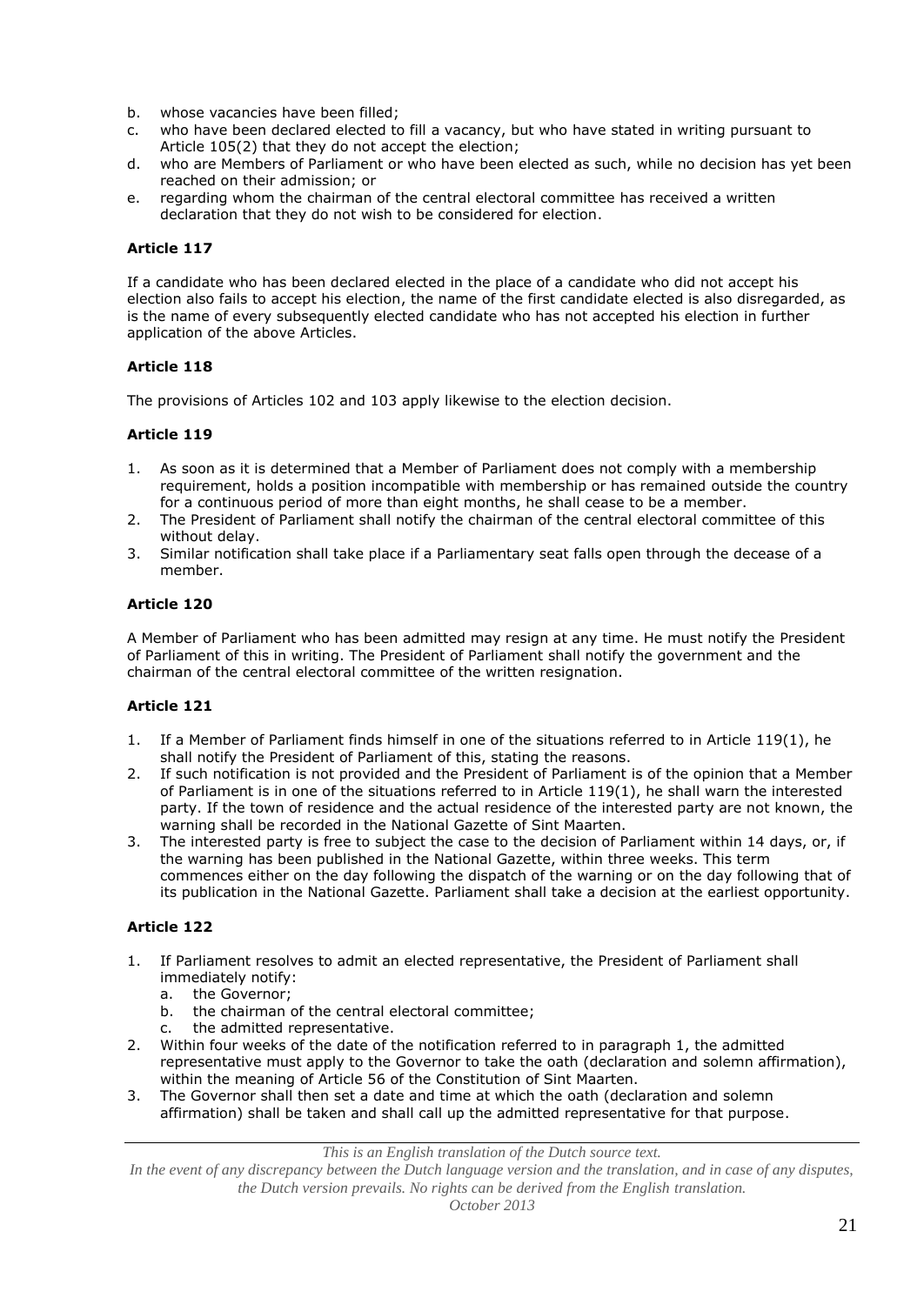- 4. If the admitted representative has not sent in a request to take the oath (declaration and solemn affirmation) within the term referred to in paragraph 2 or has not responded to the call to appear to take the oath (declaration and solemn affirmation), the President of Parliament and the chairman of the central electoral committee shall be notified of this without delay by or on behalf of the Governor. The vacant position to which the admitted representative was elected is then deemed to have fallen open again on the first day following the expiration of the term referred to in paragraph 2.
- 5. The provisions of paragraph 4 do not apply with regard to admitted persons who are unable, due to physical incapacity, to take the oath (declaration and solemn affirmation), as to be determined by the Governor.

### **Chapter 9. Penal provisions**

### **Article 123**

A person who forges or produces a counterfeit ballot paper with a view to using this as a genuine and authentic ballot paper shall be penalised with a custodial sentence of no more than six years.

## **Article 124**

A person who deliberately uses, or causes others to use a ballot paper that he has forged or counterfeited, or that he knew to be forged or counterfeit on receipt, as genuine and authentic, or who holds these with a view to using them or causing others to use them as genuine and authentic, shall be penalised with a custodial sentence of no more than six years.

### **Article 125**

A person who possesses a ballot paper with a view to using, or causing others to use this unlawfully shall be penalised with a custodial sentence of no more than four years.

### **Article 126**

On conviction for one of the offences described in Articles 123, 124 or 125, the ballot paper, the counterfeit or forged ballot paper or the substances or articles that are by their nature intended for the counterfeiting or forgery of ballot papers, to the extent that these were used to commit the offence or constituted the object thereof, shall be declared confiscated, including if they were not the property of the convicted person.

## **Article 127**

On conviction for one of the offences described in Articles 123, 124 and 125, the court may order the withdrawal of the rights described in Article 32(1), sub 1 to 4 of the Criminal Code of Sint Maarten.

#### **Article 128**

A person who votes more than once in an election of Members of Parliament shall be penalised with a custodial sentence of no more than one year.

#### **Article 129**

Persons who fail to comply with the obligation imposed on them by Article 45 or 46 shall be penalised with detention of no more than one month or a fine of no more than ANG 1,000.

#### **Article 130**

The chairman, the members and deputy members of the electoral committee called upon to deputise who are absent from the session without need shall be penalised with a fine of no more than ANG 100.

## **Article 131**

*This is an English translation of the Dutch source text.*